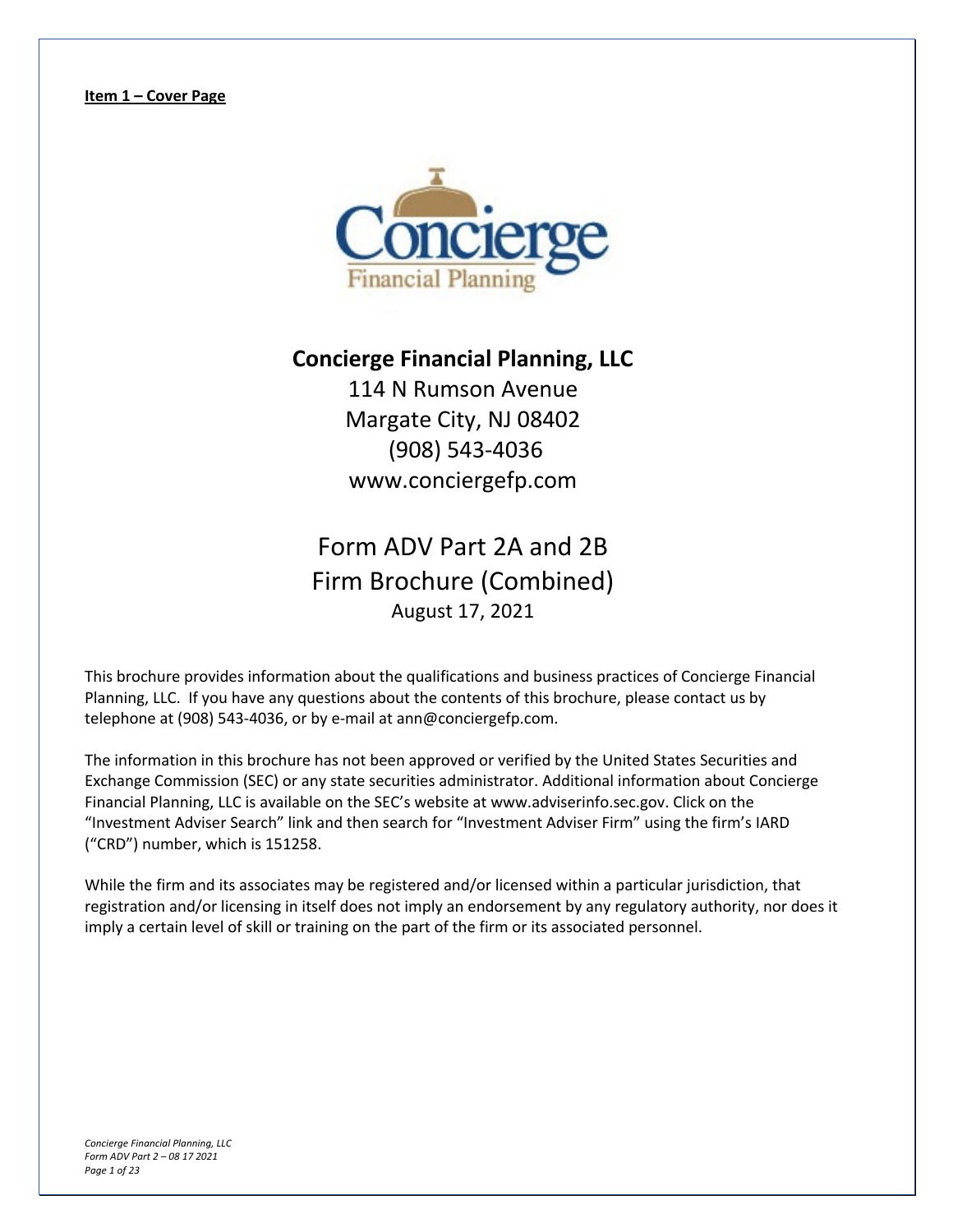#### **Item 2 – Material Changes**

The following amendments have been made to this brochure from the previous version dated May 20, 2021:

• The firm's hourly rate has changed to \$350 per hour; please see Item 5—Fees and Compensation.

We encourage you to read this brochure in its entirety.

The firm may at any time update this document and either send a copy of its updated brochure or provide a summary of material changes and an offer to send an electronic or hard copy form of the updated brochure. Clients are also able to download this brochure from the SEC's website at www.adviserinfo.sec.gov or may contact our firm at (908) 543-4036 to request a copy at any time.

As with all firm documents, clients and prospective clients are encouraged to review this brochure in its entirety and are encouraged to ask questions at any time prior to or throughout the engagement.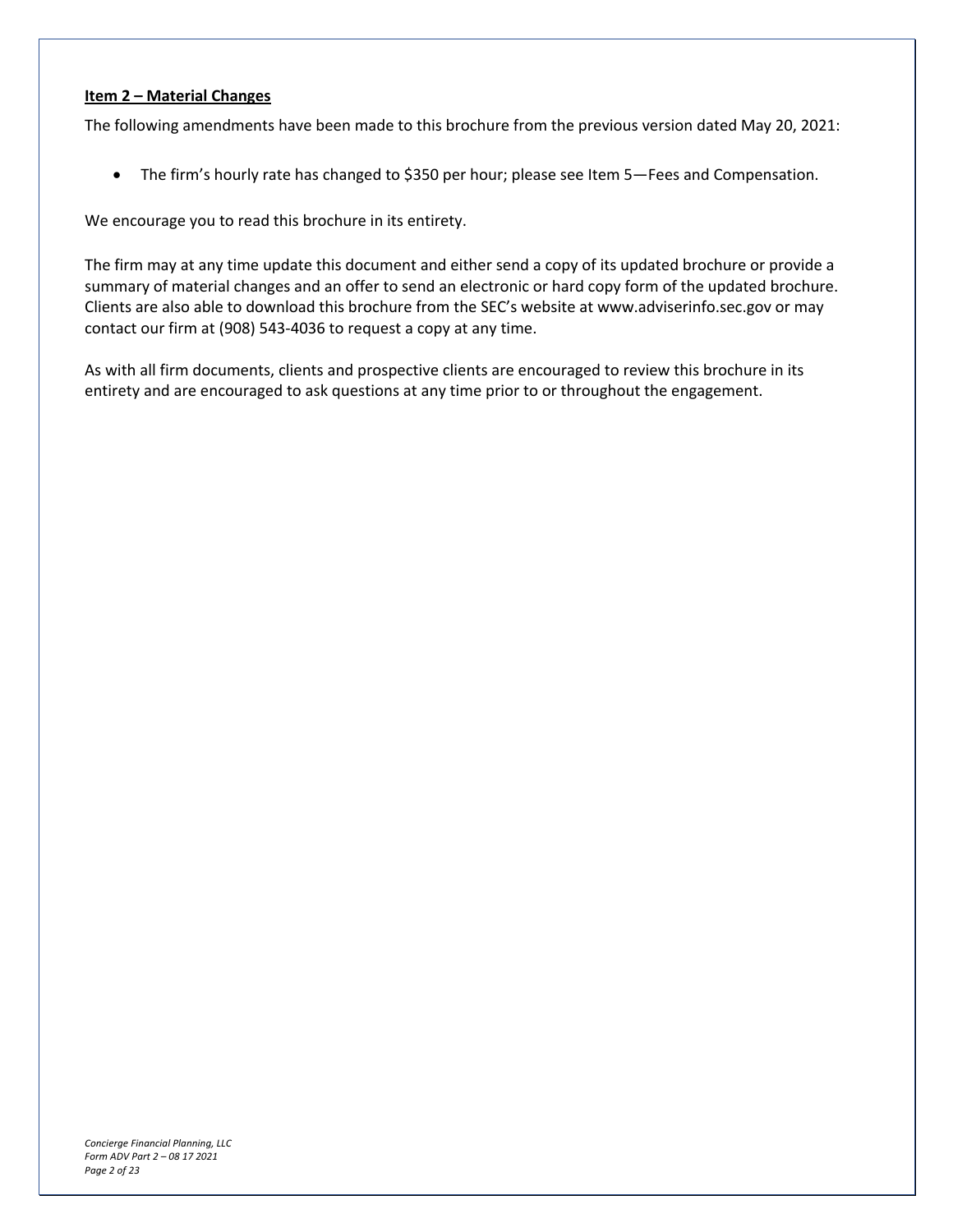#### **Item 3 – Table of Contents**

| Item 11 - Code of Ethics, Participation or Interest in Client Transactions and Personal Trading  14 |  |
|-----------------------------------------------------------------------------------------------------|--|
|                                                                                                     |  |
|                                                                                                     |  |
|                                                                                                     |  |
|                                                                                                     |  |
|                                                                                                     |  |
|                                                                                                     |  |
|                                                                                                     |  |
|                                                                                                     |  |
|                                                                                                     |  |

#### *Important Information*

Throughout this document Concierge Financial Planning, LLC shall also be referred to as "the firm," "firm," "our," "we" or "us." The client or prospective client may be also referred to as "you," "your," etc., and refers to a client engagement involving a single *person* as well as two or more *persons* and may refer to natural persons and legal entities. The term "advisor" and "adviser" are used interchangeably where accuracy in identification is necessary (i.e., Internet address, etc.).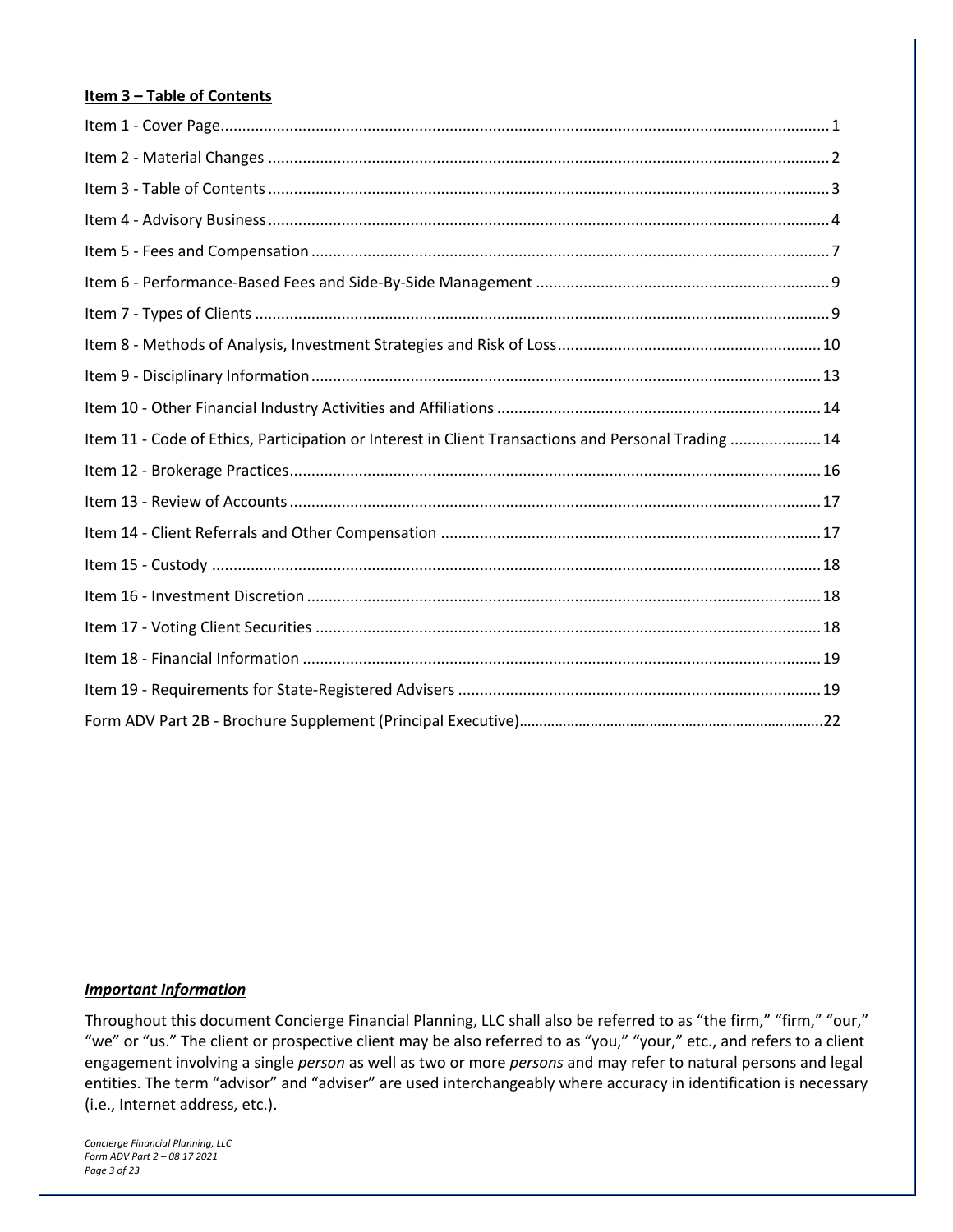#### **Item 4 - Advisory Business**

#### Description of the Firm

Concierge Financial Planning, LLC is a New Jersey domiciled entity formed in 2009. The firm is not a subsidiary of, nor does it control, another financial services industry entity. In addition to the firm's 2009 registration as an investment advisor in the State of New Jersey, our firm and its principal, Ann Minnium, may register, become licensed, or meet exemptions to registration and/or licensing in other jurisdictions in which the firm conducts investment advisory business.

Ms. Ann Minnium, CFP®, RICP® is the Managing Member and Chief Compliance Officer (supervisor).<sup>1</sup> She is the sole owner of the firm. Additional information about Ms. Minnium and her professional experience may be found toward the end of this brochure.

#### Description of Advisory Services Offered

Concierge Financial Planning, LLC is a fee-only financial planning and investment advisory firm. The firm provides financial planning and investment advisory services that are customized to each client's needs. An initial complimentary interview is conducted by a firm representative to discuss your current situation and objectives so that we may determine the scope of services that may be provided to you. Prior to or during this meeting you will be provided with our current Form ADV Part 2A firm brochure that includes a statement involving our privacy policy, as well as a brochure supplement about the advisory representative who will be assisting you.

Should you wish to engage Concierge Financial Planning, LLC for its services, you must first execute our client engagement agreement. Thereafter further discussion and analysis will be conducted to determine your financial needs, goals, holdings, etc. Depending on the scope of the engagement, you may be asked to provide copies of the following documents early in the process:

- Wills, codicils and trusts
- Insurance policies
- Mortgage information
- Tax returns
- Current financial specifics including W-2s or 1099s
- Information on current retirement plans and benefits provided by your employer
- Information on government benefits such as a Social Security statement
- Statements reflecting current investments in retirement and non-retirement accounts
- Employment or other business agreements you may have in place
- Completed risk profile questionnaires or other forms provided by our firm

It is important that we are provided with an adequate level of information and supporting documentation throughout the term of the engagement including but not limited to: source of funds, income levels, and an account holder or attorney-in-fact's authority to act on behalf of the account, among other information that may be necessary for our services. The information and/or financial statements provided to us need to be

 $1$  Refer to the end of this brochure for an explanation of designation prerequisites and continuing education requirements.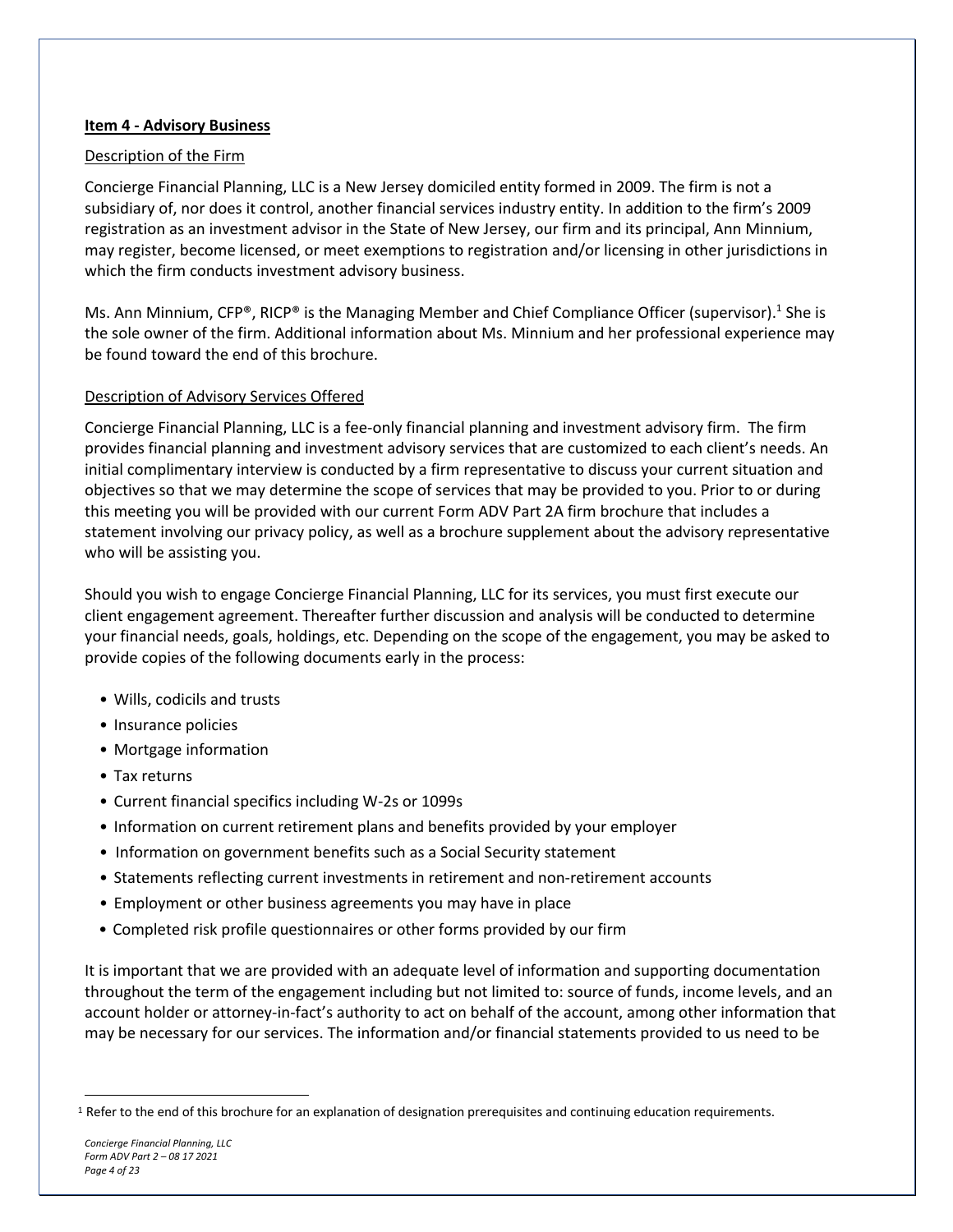accurate. The firm may, but is not obligated to, verify the information that you have provided to us which will then be used in the advisory process.

It is essential that you inform the firm of significant issues that may call for an update to your plan. Events such as changes in employment or marital status, an unplanned windfall, etc., can have an impact on your circumstances and plans. Our firm needs to be aware of such events so that adjustments may be made as necessary.

#### *Financial Planning Services*

Financial planning services may be as broad-based or narrowly focused as you desire. The incorporation of most or all of the listed components allows not only a thorough analysis but also a refined focus of your plans so that the firm is able to assist you in reaching your goals and objectives.

#### *Cash Flow Analysis and Debt Management*

A review of your income and expenses will be conducted to determine your current surplus or deficit. Based upon the results, we will provide advice on prioritizing how any surplus should be used, or how to reduce expenses if they exceed your income. In addition, advice on the prioritization of which debts to repay may be provided, based upon such factors as the debt's interest rate and any income tax ramifications. Recommendations may also be made regarding the appropriate level of cash reserves for emergencies and other financial goals. These recommendations are based upon a review of cash accounts (such as money market funds) for such reserves and may include strategies to save desired reserve amounts.

#### *Risk Management*

A risk management review includes an analysis of your exposure to major risks that could have a significant adverse impact on your financial picture, such as premature death, disability, or the need for long-term care planning. Advice may be provided on ways to minimize such risks and about weighing the costs of purchasing insurance versus the benefits of doing so and, likewise, the potential cost of not purchasing insurance ("self-insuring").

#### *Employee Benefits*

A review is conducted and analysis is made as to whether you, as an employee, are taking maximum advantage of your employee benefits. We will also offer advice on your employer-sponsored retirement plan and/or stock options, along with other benefits that may be available to you.

#### *Retirement Planning*

Retirement planning services typically include projections of your likelihood of achieving your financial goals, with financial independence usually the primary objective. For situations where projections show less than the desired results, a recommendation may include showing you the impact on those projections by making changes in certain variables (i.e., working longer, saving more, spending less, taking more risk with investments). If you are near retirement or already retired, advice may be given on appropriate distribution strategies to minimize the likelihood of running out of money or having to adversely alter spending during your retirement years.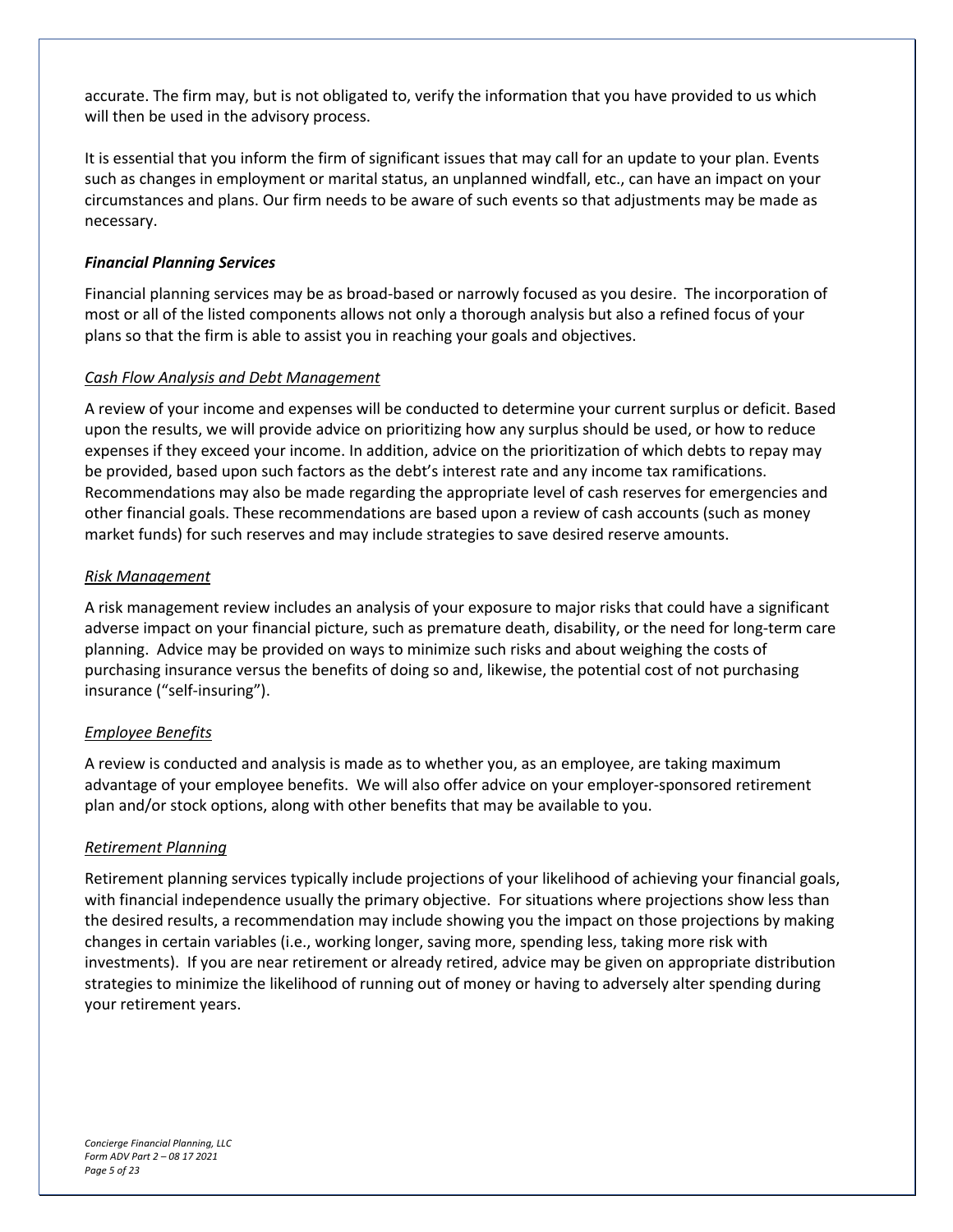#### *Education Funding*

Advice involving funding an education may include projecting the amount that will be needed to achieve post-secondary education funding goals, along with savings strategies and the "pros-and-cons" of various savings vehicles that are available.

#### *Estate Planning*

Our review may include a basic analysis of your exposure to estate taxes and a high level review your current estate plan, such as determining whether you have a will, healthcare directives, powers of attorney, trusts and other related documents. We may assess ways to minimize or avoid future estate taxes by implementing appropriate estate planning strategies such as the use of applicable trusts. We recommend that you consult with a qualified attorney when you initiate, update, or complete estate planning activities. We may provide you with contact information for attorneys who specialize in estate planning when you wish to hire an attorney for such purposes.

#### *Small Business Consultation*

Our firm is available to small businesses in a variety of ways, such as risk management, general financial advice, as well as various benefit programs that can be structured to meet both business and personal retirement goals of business owners or their key personnel.

#### *Investment Consultation*

Investment consultation services often involve providing information on the types of investment vehicles available, employee retirement plans and/or stock options, investment analysis and strategies, asset selection and portfolio design, as well as assisting you with your investment account maintained at your broker/dealer or custodian. The strategies and types of investments that may be recommended are further discussed in Item 8 of this brochure.

#### *Broad-Based v. Modular Financial Planning*

A broad-based plan is an endeavor that requires detail; therefore, certain variables can affect the cost involved in the development of the plan: the quality of your own records, complexity and number of current investments, diversity of insurance products and employee benefits you currently hold, size of the potential estate, and special needs of the client or their dependents, among others. While certain broad-based plans may require 10 or more hours to complete, complex plans may require more than 20 hours.

At your request we may concentrate on reviewing only a specific area (modular planning), such as an employer retirement plan allocation, funding an education or estate planning issues, or evaluating the sufficiency of your current retirement plan. Note that when these services focus only on certain areas of your interest or need, your overall situation or needs may not be fully addressed due to limitations you may have established.

Whether we have created a broad-based or modular plan, we will present you with a summary of our recommendations; the engagement ends upon delivery of the plan or advice. The firm is available for clientinitiated reviews thereafter, and these will require a new or amended engagement agreement. A financial plan may include, but is not limited to: a net worth statement; a cash flow statement; a review of investment accounts, including reviewing asset allocation and providing repositioning recommendations; strategic tax planning; a review of retirement accounts and plans including recommendations; retirement distribution planning and advice; a review of insurance policies and recommendations for changes, if necessary; one or more retirement scenarios; estate planning review and recommendations; and education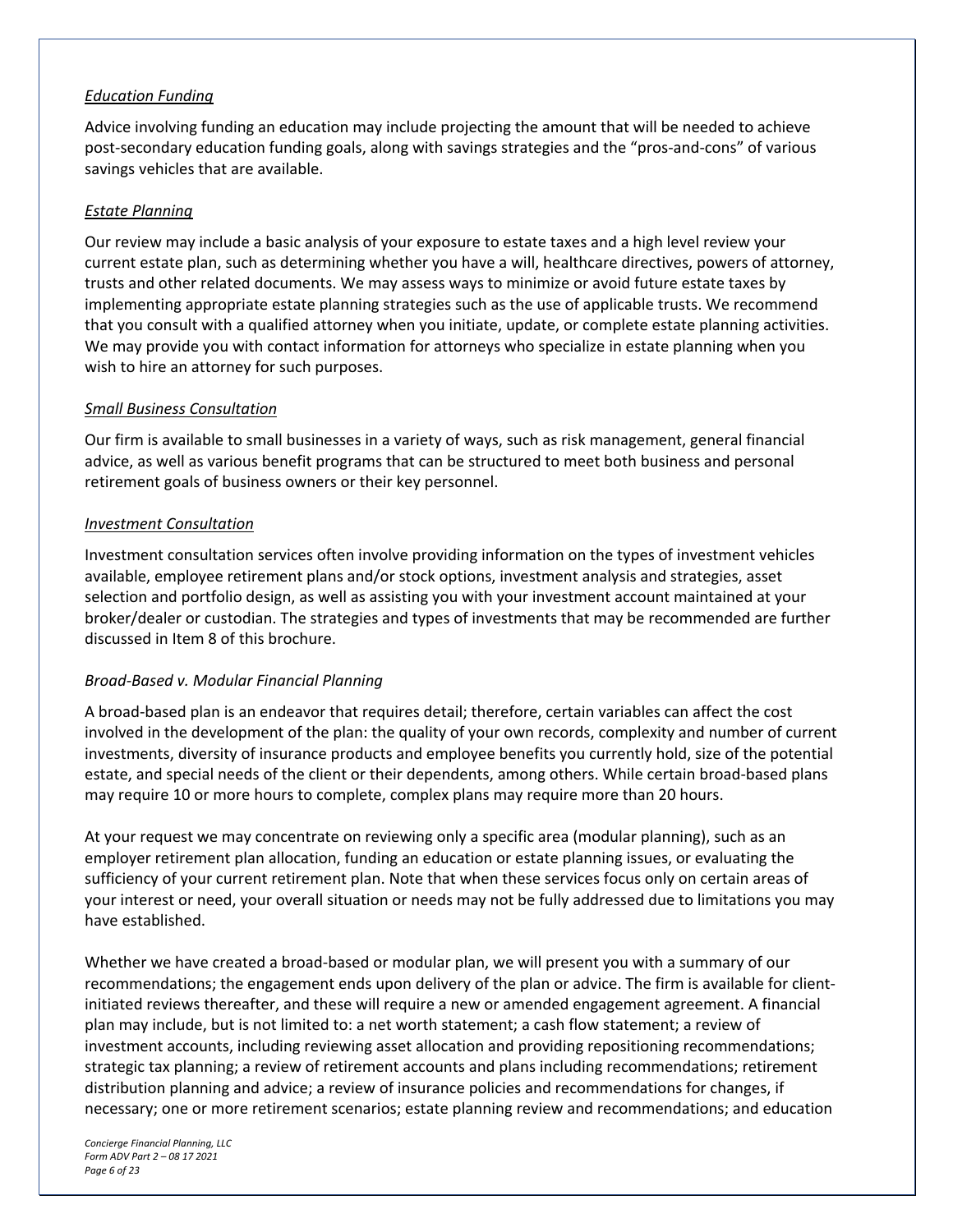planning with funding recommendations. Detailed investment advice and specific recommendations are provided as part of a financial plan.

In all instances involving our financial planning engagements, our clients retain full discretion over all implementation decisions and are free to accept or reject any recommendation we make. The firm does not complete trades for clients or manage client investment portfolios, nor does it provide ongoing monitoring of client accounts.

#### *Educational Workshops*

We may offer periodic educational seminar sessions on personal finance and investing. Topics may include, but are not limited to, "Teach Your Kids to be Financially Fit", "Retirement Strategies for Women", "Saving and Investing: The Basics", "Stress Free Investing for Your Future". Concierge Financial Planning, LLC may impose a fee for educational workshops. Generally, the employer, civic or non-profit group sponsoring the workshop pays any fees charged by Concierge Financial Planning, LLC. Our workshops are educational in nature and do not involve the sale or recommendation of insurance or investment products, nor do we provide individualized recommendations of any type at these events. In the event there is a charge to workshop attendees, the fee will be published on the workshop announcement or invitation.

#### Wrap Fee Programs

The firm does not sponsor or serve as a portfolio manager in an investment program involving wrapped (bundled) fees for investment management and transaction charges.

#### Client Assets Under Management

Due to the nature of the firm's advisory services, it does not have client reportable assets under its management.<sup>2</sup>

#### General Information

Concierge Financial Planning, LLC uses its best judgment and good faith effort in rendering its services. The firm cannot warrant or guarantee the achievement of a planning goal or any particular level of account performance or that your account will be profitable over time. Past performance is not necessarily indicative of future results.

Except as may otherwise be provided by law, the firm will not be liable to the client, heirs, or assignees for any loss an account may suffer by reason of an investment decision made or other action taken or omitted in good faith by our firm with that degree of care, skill, prudence and diligence under the circumstances that a prudent person acting in a fiduciary capacity would use; any loss arising from our adherence to your direction or that of your legal agent; any act or failure to act by a service provider maintaining an account.

Federal and state securities laws impose liabilities under certain circumstances on persons who act in good faith and, therefore, nothing contained in this document or our client engagement agreement shall constitute a waiver of any rights that a client may have under federal and state securities laws.

#### **Item 5 - Fees and Compensation**

Forms of payment are based on the types of services being provided, term of service, etc., and will be stated in your engagement agreement with our firm. Payment requests will be preceded by our invoice.

<sup>2</sup> The term "assets under management" and rounding per the SEC's *General Instructions for Part 2 of Form ADV*.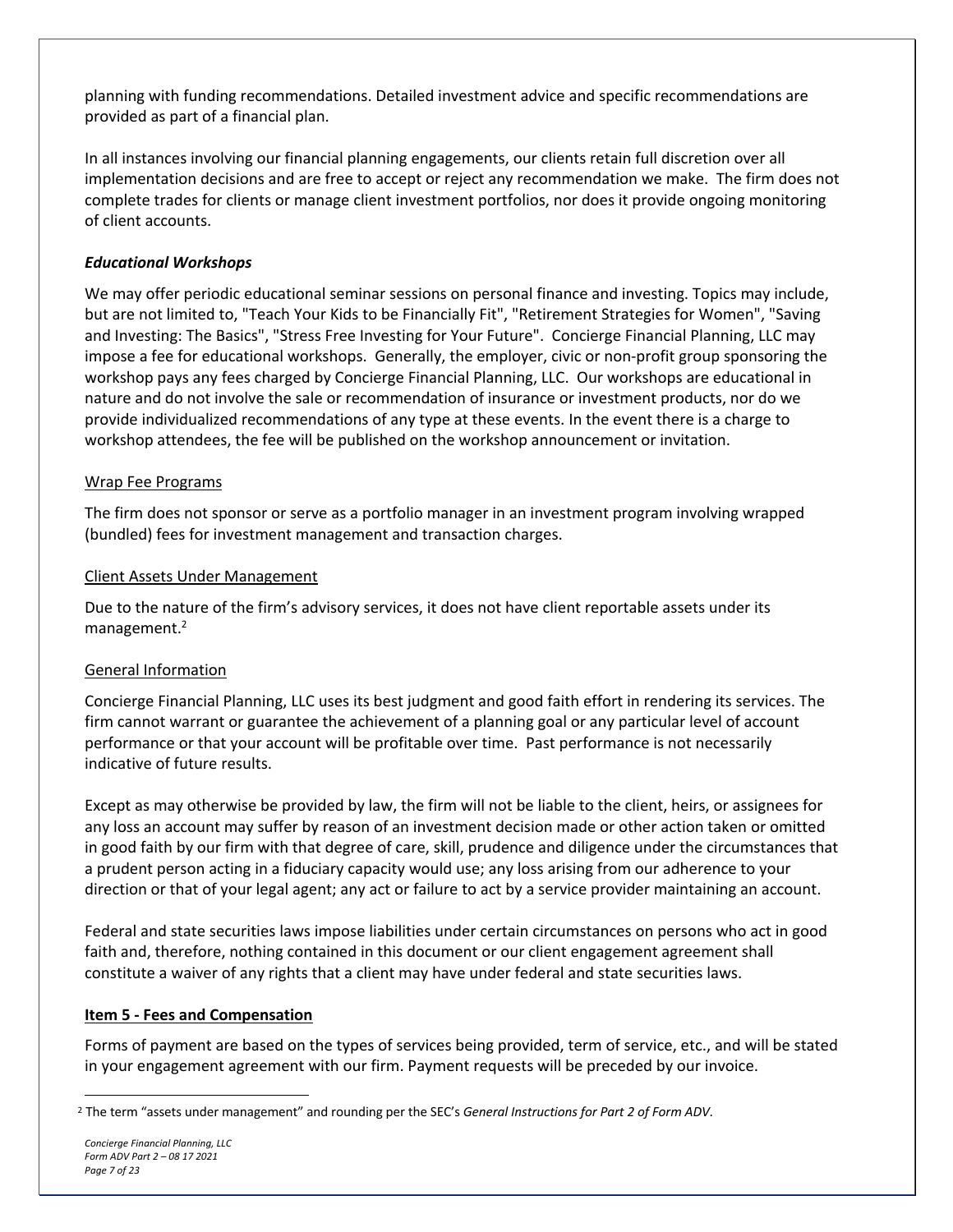Fees are to be paid by check or draft from US-based financial institutions. With your prior authorization, credit or debit card payments may also be made through a qualified, unaffiliated PCI compliant<sup>3</sup> third-party processor. We do not accept cash, money orders, or other cash-equivalents.

#### Types of Fees and Payment Schedule

#### *Financial Planning Services*

The firm is typically engaged on an hourly basis for financial planning and investment advisory engagements. The current hourly rate is \$350, billed in six-minute increments with a partial increment (e.g. four minutes) charged as a whole. Prior to entering into an agreement with our firm you will receive an estimate of the overall cost based on your requirements and the time involved. A deposit of \$500 or half the estimated total fee amount, whichever is greater, will be charged in advance. The balance total fee will be due upon presentation of our invoice which coincides with the delivery of your plan or advice.

The firm may also provide its services on a fixed-fee basis, with the calculation of the fixed fee based upon the scope and complexity of the client's situation, and the estimated time involved. Fixed-fee engagements typically range from \$4,000 to \$6,000; a deposit of \$500 or half the total fixed fee amount, whichever is greater, is charged in advance, and the balance is due upon delivery of the plan or advice.

Projects spanning six months or more will be billed on a quarterly basis in arrears. Fees are not collected in advance for services to be provided six months or more in the future; see more about this in Item 15 of this brochure.

Our published fees may be discounted at the sole discretion of the firm principal. We strive to offer fees that are reasonable in light of the experience of the firm and its principal.

#### *Educational Workshops*

Workshops sessions are complimentary for the audience; no fee is assessed to attendees. If a fee is charged to the workshop sponsor, it will be disclosed in advance in the client agreement and will be based on the total time involved in preparing for and delivering the presentation, as well as expenses related to materials, travel, etc.

#### Additional Client Fees

Any transactional or service fees (sometimes termed *brokerage fees*), individual retirement account fees, qualified retirement plan fees, account termination fees, or wire transfer fees will be borne by the account holder and per the separate fee schedule of your custodian of record.

Fees paid by our clients to our firm for our advisory services are separate from any of these fees or other similar charges. In addition, advisory fees for our firm's services are separate from any transactional charges a client may pay, as well as those for mutual funds and exchange-traded funds (ETFs), exchange-traded notes (ETNs), or other similar investments. The firm is compensated only by client fees – it does not share in any of these other types of fees, expenses, or commissions.

<sup>&</sup>lt;sup>3</sup> For an explanation of the term "PCI," who the PCI Security Standards Council is, as well as its comprehensive standards to enhance payment card data security, please go to https://www.pcisecuritystandards.org/security\_standards/index.php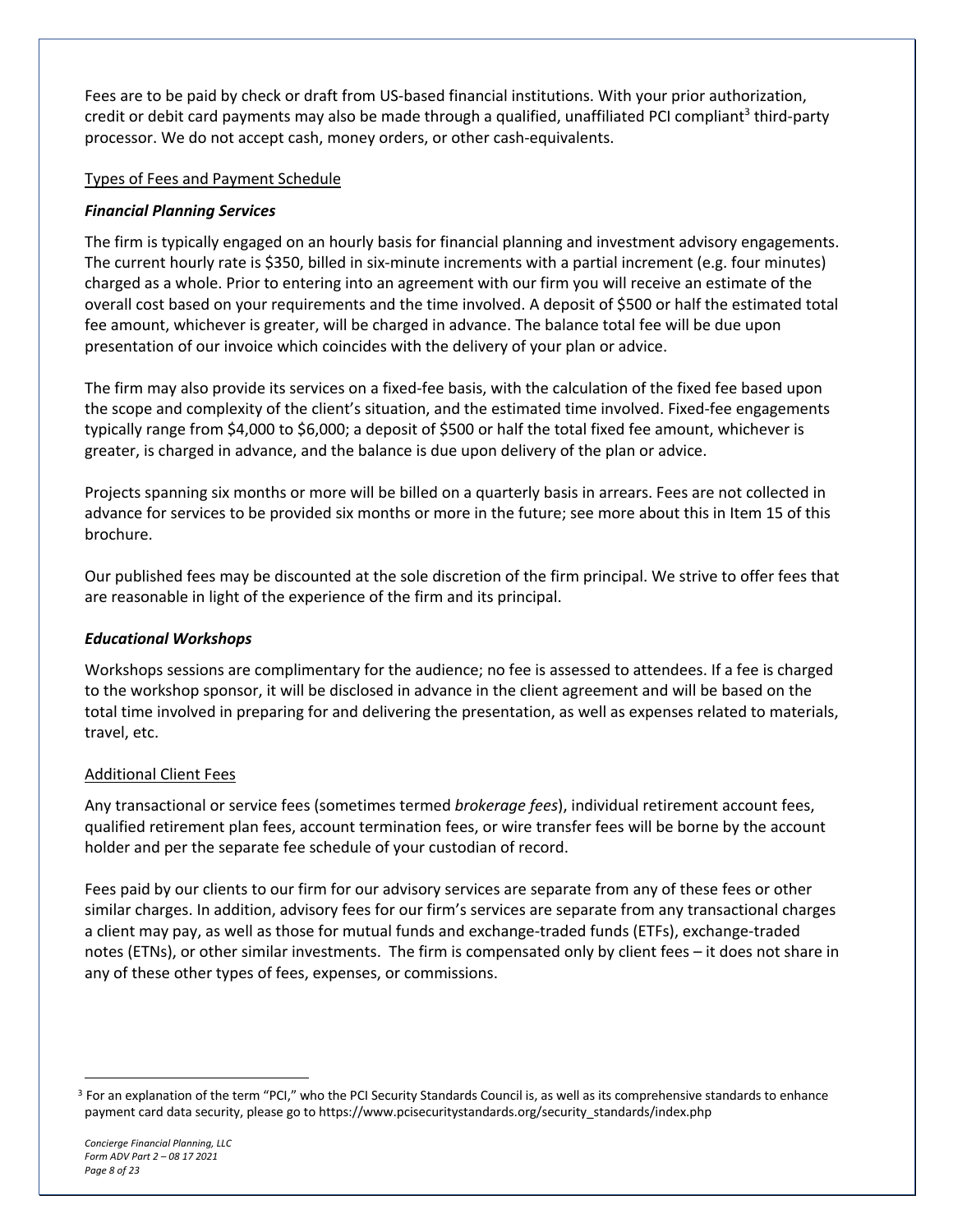Per annum interest at the current statutory rate in which the client resides may be assessed on fee balances due more than 30 days, and we may refer past due accounts to collections or legal counsel for processing. We reserve the right to suspend some or all services once an account is deemed past due.

Additional information about our fees in relationship to our business practices is noted in Items 12 and 14 of this document.

#### External Compensation for the Sale of Securities to Clients

Our firm does not charge or receive a commission or a mark-up on securities transactions, nor will the firm or an associate be paid a commission on the purchase of a securities holding or insurance contract that is recommended to a client. We do not receive "trailer" or SEC Rule 12b-1 fees from an investment company that may be recommended to a client. Fees charged by such issuers are detailed in prospectuses or product descriptions and interested investors are always encouraged to read these documents before investing. Our firm and its associates receive none of these described or similar fees or charges. You retain the option to purchase recommended or similar investments through your own selected service provider.

#### Termination of Services

Either party may terminate the agreement at any time by communicating the intent to terminate in writing. If you verbally notify our firm of the termination and, if in two business days following this notification we have not received your notice in writing, we will make a written notice of the termination in our records and send you our own termination notice as a substitute. We will not be responsible for future investment allocation or financial planning advice upon termination notice.

If a client did not receive our Form ADV Part 2 firm brochure at least 48 hours prior to entering into the firm's agreement, the client has the right to terminate the engagement without fee or penalty within five business days after entering into the agreement. Should a client terminate an engagement after this five-day time period, the client may be assessed fees at the firm's current hourly rate for any time incurred in the preparation of the client's analysis or plan.

If you were required to provide an initial deposit of \$500 or more for our financial planning services engagement, you provided all requisite information, and such plans or services have not been delivered to you within six months' time from the date of the engagement, you may be entitled to a refund.

Our firm will return prepaid, unearned fees (if any) within 30 days of the firm's receipt of termination notice. Earned fees in excess of any prepaid deposit will be billed at the time of termination and will be due upon receipt of our invoice.

#### **Item 6 - Performance-Based Fees and Side-By-Side Management**

Our advisory fees will not be based on a share of capital gains or capital appreciation (growth) of any portion of a client's investment accounts, also known as performance-based fees. Fees will also not be based on side-by-side management, which refers to a firm simultaneously managing accounts that do pay performance-based fees (such as a hedge fund) and those that do not; this type of arrangement, and the conflict of interest it may pose, does not conform to our firm's current practices.

#### **Item 7 - Types of Clients**

The firm provides advisory services to individuals and high net worth individuals of all investment experience, as well as trusts, estates, small businesses and charitable organizations. The firm does not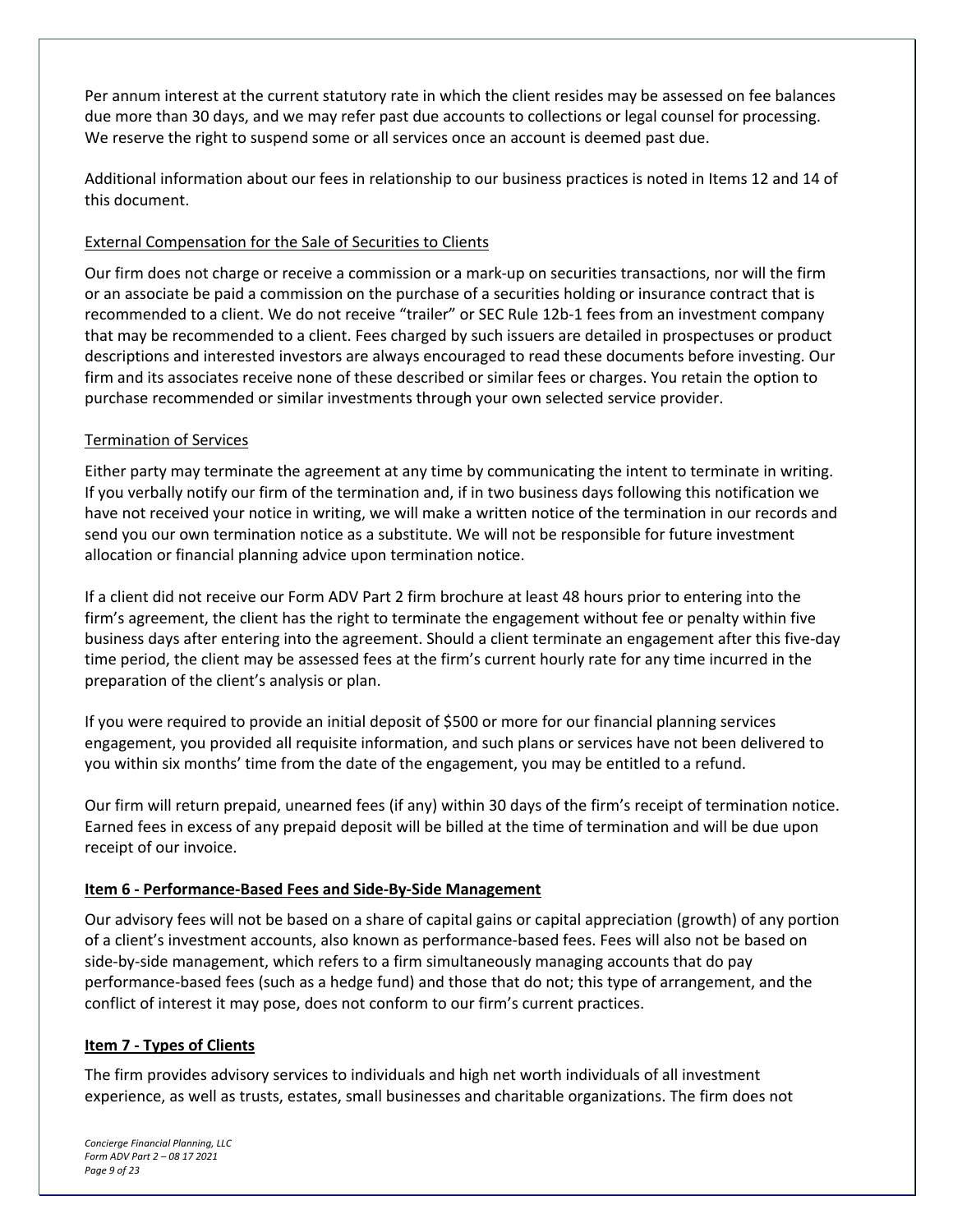discriminate based on age or other protected classes, although we do *specialize* in individuals and families age 50 and over, or those within five years of retirement.

The firm does not require minimum income, asset levels or other similar preconditions for its engagements. Our firm reserves the right to waive or reduce certain fees based on unique individual circumstances, special arrangements or preexisting relationships. We also reserve the right to decline services to any prospective client for any non-discriminatory reason.

#### **Item 8 - Methods of Analysis, Investment Strategies and Risk of Loss**

#### Methods of Analysis and Investment Strategies

#### *Method of Analysis*

Our firm employs what we believe to be an appropriate blend of fundamental, charting, technical, and cyclical analyses. We evaluate various economic factors including interest rates, the current state of the economy, or the future growth of an industry sector. We then study historical patterns and trends of securities, markets, or economies as a whole in an effort to determine potential future behaviors, the estimation of price movement, and an evaluation of a transaction before entry into the market in terms of risk and profit potential. The resulting data may then be applied to graphing charts that is used to assist us in the prediction of future price movements based on price patterns and trends. Our research is often drawn from financial periodicals.

#### *Recommended Investment Strategies and Holdings*

We recognize that each client's needs and goals are different, therefore, our recommended strategies and/or underlying investments may vary based on your unique situation and tolerance for risk. The Advisor employs fundamental, long-term, buy-and-hold philosophies and approaches in their investment selection and implementation strategies. Recommendations provided are based on publicly available reports, analysis, research materials, computerized asset allocation models, and various subscription services.

Concierge Financial Planning, LLC usually suggests using no-load, low cost, tax-efficient mutual funds (including index funds) as well as ETFs whenever possible. In limited circumstances when deemed appropriate given the client's financial situation, investment experience and objectives, the firm may provide advice regarding individual securities.

#### *Recommended Holdings*

We strive to create portfolios that contain investment vehicles that are diversified, tax-efficient, and lowcost whenever practical. We generally recommend index mutual funds or ETFs within a portfolio, and certain accounts may necessitate holding stocks, bonds, etc. or other pre-existing positions.

#### Investment Strategy and Method of Analysis Material Risks

Our firm believes its strategies and investment recommendations are designed to produce the appropriate potential return for the given level of risk; however, there is no guarantee that an investment objective will be achieved. Investing in securities involves risk of loss that clients should be prepared to bear. We have offered examples of such risk in the following paragraphs, and we believe it is important that our clients review and consider each of them risk prior to investing.

#### *Charting and Technical Analysis*

The risk of investing based on technical analyses and their supporting charts is that they may not consistently predict a future price movement; the current price of a security may reflect all known

*Concierge Financial Planning, LLC Form ADV Part 2 – 08 17 2021 Page 10 of 23*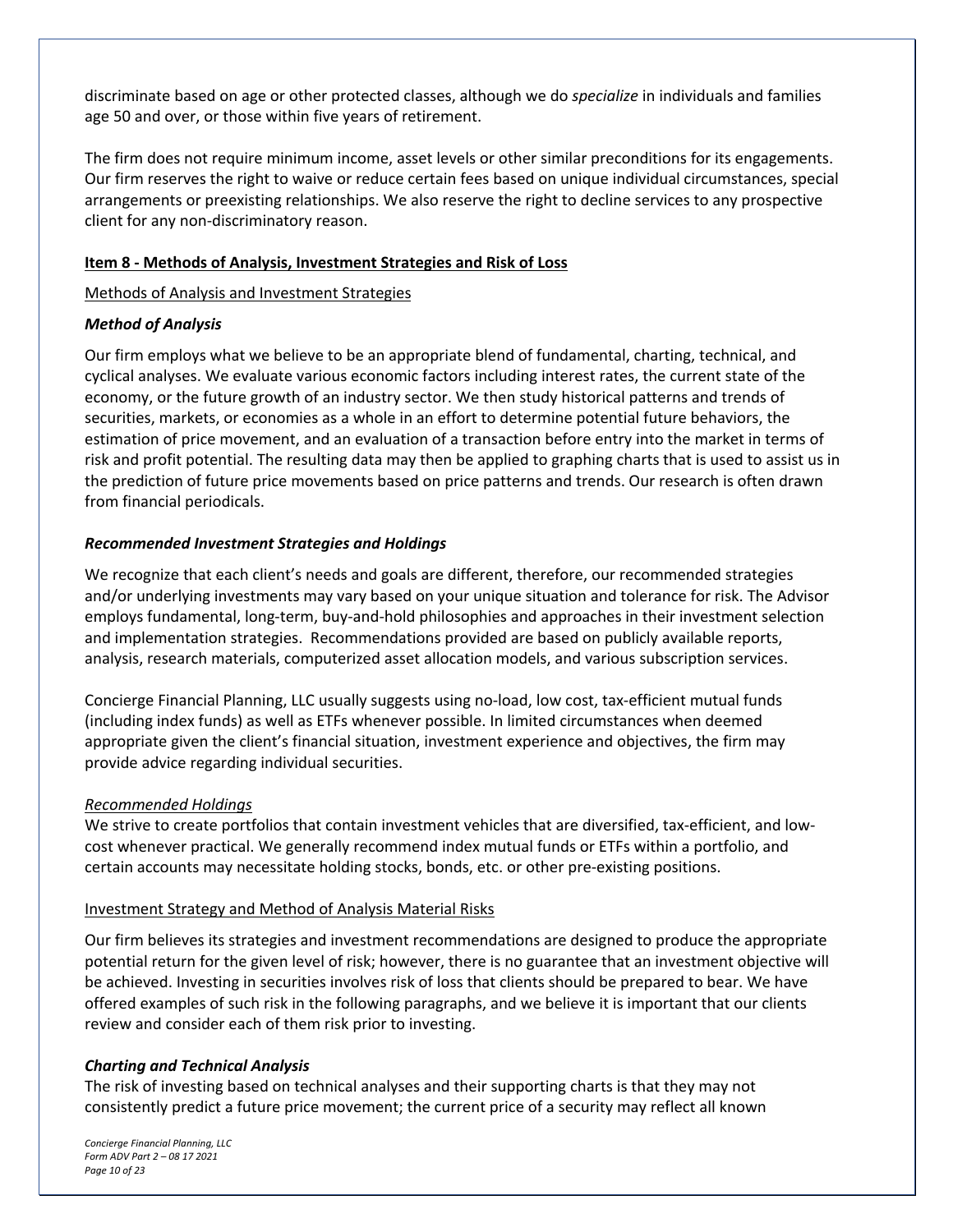information. A particular change in the market price of a security may follow a random pattern and may not be as predictable as desired.

#### *Company Risk*

When investing in securities, such as stocks, there is always a certain level of company or industry-specific risk that is inherent in each company or issuer. There is the risk that the company will perform poorly or have its value reduced based on factors specific to the company or its industry. This is also referred to as *unsystematic risk* and can be reduced or mitigated through diversification.

#### *Cyclical Analysis*

An economic cycle may not be as predictable as preferred; many fluctuations may occur between long term expansions and contractions. The length of an economic cycle may be difficult to predict with accuracy and therefore the risk of cyclical analyses is the difficulty in predicting economic trends. Consequently, the changing value of securities is affected.

#### *Failure to Implement*

As a financial planning client, you are free to accept or reject any or all of the recommendations made to you. While no advisory firm can guarantee future performance, no plan can succeed if it is not implemented. Clients who choose not to take the steps recommended in their financial plan may face an increased risk that their stated goals and objectives will not be achieved.

#### *Financial Risk*

Excessive borrowing to finance a business operation increases profitability risk because the company must meet the terms of its obligations in good times and bad. During periods of financial stress, the inability to meet loan obligations may result in bankruptcy and/or a declining market value.

#### *Fundamental Analysis*

The challenge involving fundamental analysis is that information obtained may be incorrect; the analysis may not provide an accurate estimate of earnings, which may be the basis for a security's value.

#### *Inflation Risk*

When any type of inflation is present, a dollar next year will not buy as much as a dollar today because purchasing power is eroding at the rate of inflation.

#### *Interest-rate Risk*

Fluctuations in interest rates may cause investment prices to fluctuate. For example, when interest rates rise, yields on existing bonds become less attractive, causing their market values to decline.

#### *Market Risk*

When the stock market as a whole or an industry as a whole falls, it can cause the prices of individual stocks to fall indiscriminately. This is also called *systemic* or *systematic* risk.

#### *Passive Investing*

A portfolio that employs a passive, efficient markets approach has the potential risk at times to generate lower-than-expected returns for the broader allocation than might be the case for a more narrowly focused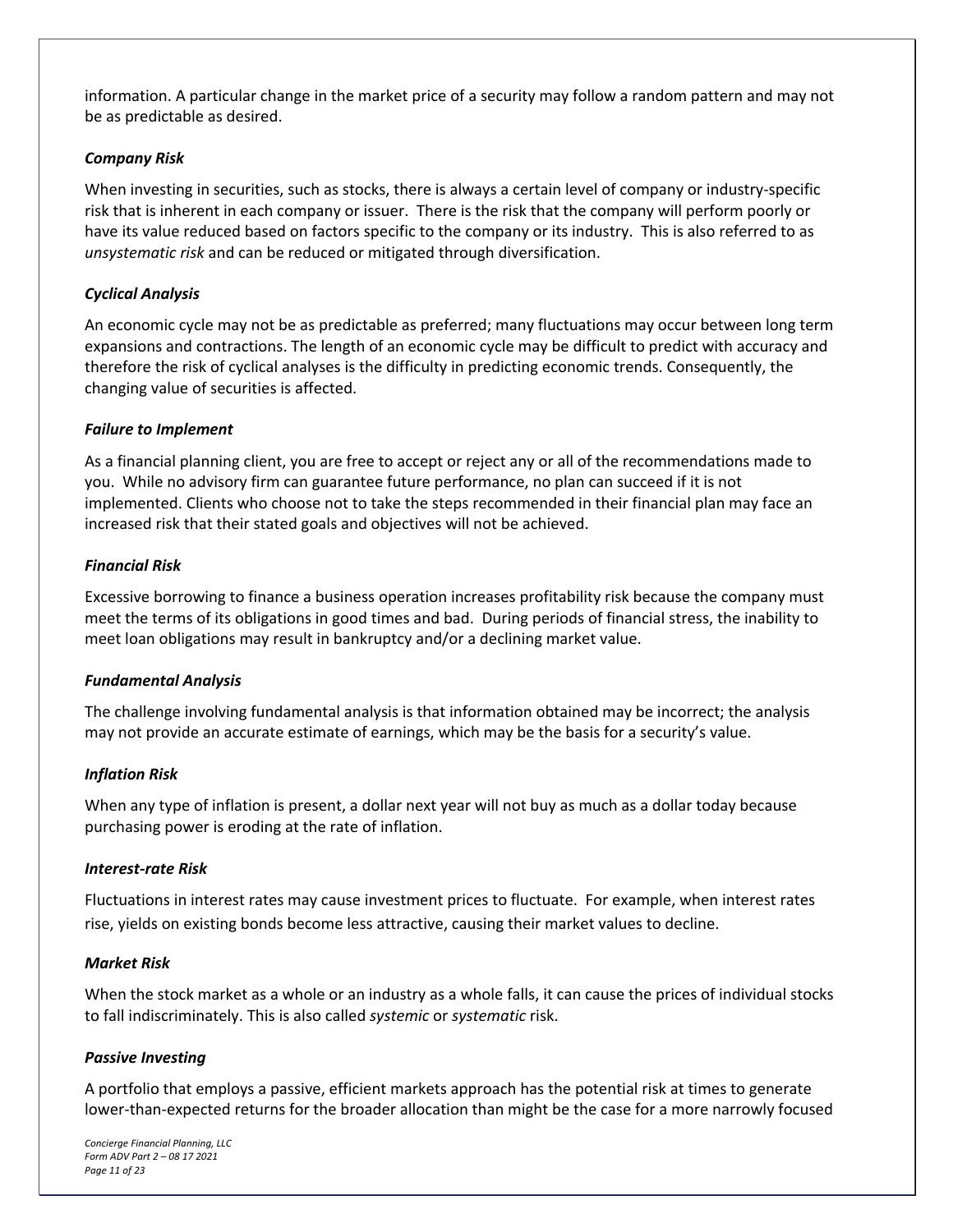asset class, and the return on each type of asset may be a deviation from the average return for the asset class.

#### *Political Risk*

The risk of financial or market loss because of political decisions or disruptions in a particular country or region and may also be known as "geopolitical risk."

#### *Research Data*

When research and analyses are based on commercially available software, rating services, general market and financial information, or due diligence reviews, a firm is relying on the accuracy and validity of the information or capabilities provided by selected vendors, rating services, market data, and the issuers themselves. While our firm makes every effort to determine the accuracy of the information received, we cannot predict the outcome of events or actions taken or not taken, or the validity of all information researched or provided which may or may not affect the advice on or investment management of an account.

#### Security-Specific Material Risks

#### *Equity (Stock) Risk*

Common stocks are susceptible to general stock market fluctuations and to volatile increases or decreases in value as market confidence in and perceptions of their issuers change. If an investor held common stock or common stock equivalents of any given issuer, they may be exposed to greater risk than if they held preferred stocks and debt obligations of the issuer.

#### *ETF and Mutual Fund Risks*

The risk of owning ETFs and mutual funds reflect their underlying securities (e.g., stocks, bonds, etc.). ETFs and mutual funds also carry additional expenses based on their share of operating expenses and certain brokerage fees, which may result in the potential duplication of certain fees.

Leveraged or inverse ETFs attempt to achieve multiples of the performance of an index or benchmark through the opposite (inverse) of the performance of the tracked index or benchmark. This strategy attempts to profit from, or hedge exposures to, downward drifting markets. There is risk involving this strategy and part of the concern is based on the fact that leveraged and inverse exchange traded funds "reset" daily, which means they are designed to achieve their stated objectives on a *daily basis.* It is due to the compounding effect of daily adjustments that ETF performance over longer periods of time can differ significantly from the performance (or inverse of the performance) of an underlying index or benchmark during the same period. This effect is potentially magnified during volatile markets. If effects contrary to the ETF strategy occur, losses may be significant; therefore, leveraged and/or inverse ETFs will be considered for portfolios either properly hedged or for clients able to sustain potentially higher risks. Leveraged and inverse funds, therefore, do not necessarily align with a portfolio where a "buy-and-hold" philosophy is important.

#### *Fixed Income Risks*

Various forms of fixed income instruments, such as bonds, money market or bond funds may be affected by various forms of risk, including: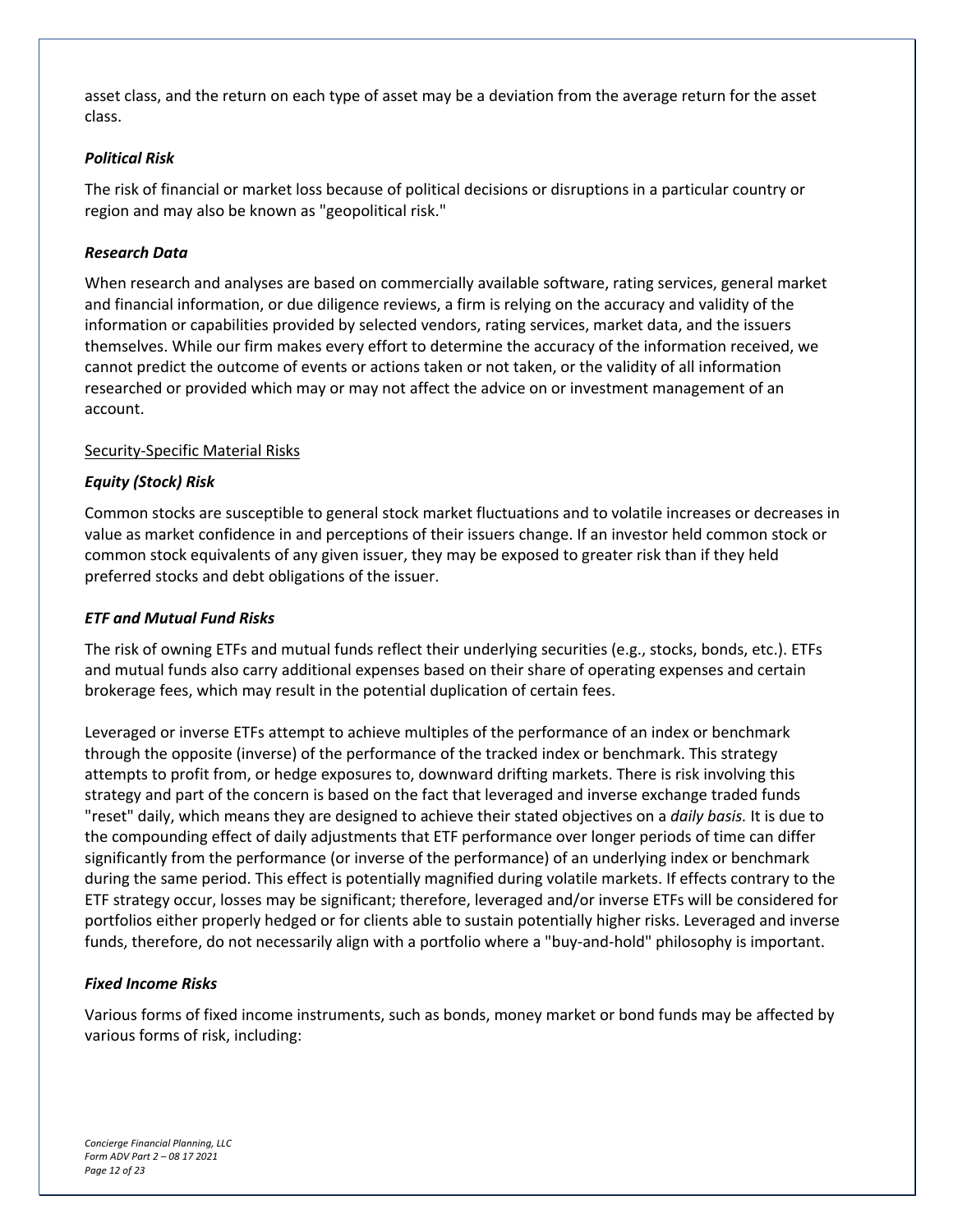#### *Credit Risk*

The potential risk that an issuer would be unable to pay scheduled interest or repay principal at maturity, sometimes referred to as "default risk." Credit risk may also occur when an issuer's ability to make payments of principal and interest when due is interrupted. This may result in a negative impact on all forms of debt instruments, as well as funds or share values that hold these issues. Bondholders are creditors of an issuer and have priority to assets before equity holders (i.e., stockholders) when receiving a payout from liquidation or restructuring. When defaults occur due to bankruptcy, the type of bond held will determine seniority of payment.

#### *Duration Risk*

Duration is a measure of a bond's volatility, expressed in years to be repaid by its internal cash flow (interest payments). Bonds with longer durations carry more risk and have higher price volatility than bonds with shorter durations.

#### *Interest Rate Risk*

The risk that the value of the fixed income holding will decrease because of an increase in interest rates.

#### *Liquidity Risk*

The inability to readily buy or sell an investment for a price close to the true underlying value of the asset due to a lack of buyers or sellers. While certain types of fixed income are generally liquid (i.e., bonds), there are risks which may occur such as when an issue trading in any given period does not readily support buys and sells at an efficient price. Conversely, when trading volume is high, there is also a risk of not being able to purchase a particular issue at the desired price.

#### *Reinvestment Risk*

With declining interest rates, investors may have to reinvest interest income or principal at a lower rate.

#### *Index Investing*

Certain ETFs and indexed funds have the potential to be affected by "active risk" (or "tracking error risk"), which might be defined as a deviation from a stated benchmark (previously defined).

#### *QDI Ratios*

While many ETFs and index mutual funds are known for their potential tax-efficiency and higher "qualified dividend income" (QDI) percentages, there are certain asset classes and holding periods within some investment vehicles that may cause that vehicle not to benefit. Shorter holding periods, as well as commodities and currencies (that may be part of an ETF or mutual fund portfolio,) may be considered "nonqualified" under certain tax code provisions. A particular investment's QDI will be considered when taxefficiency is an important aspect of the client's portfolio.

#### **Item 9 - Disciplinary Information**

Neither the firm nor its management has been involved in a material criminal or civil action in a domestic, foreign or military jurisdiction, an administrative enforcement action, or self-regulatory organization proceeding that would reflect poorly upon our offering advisory business or its integrity.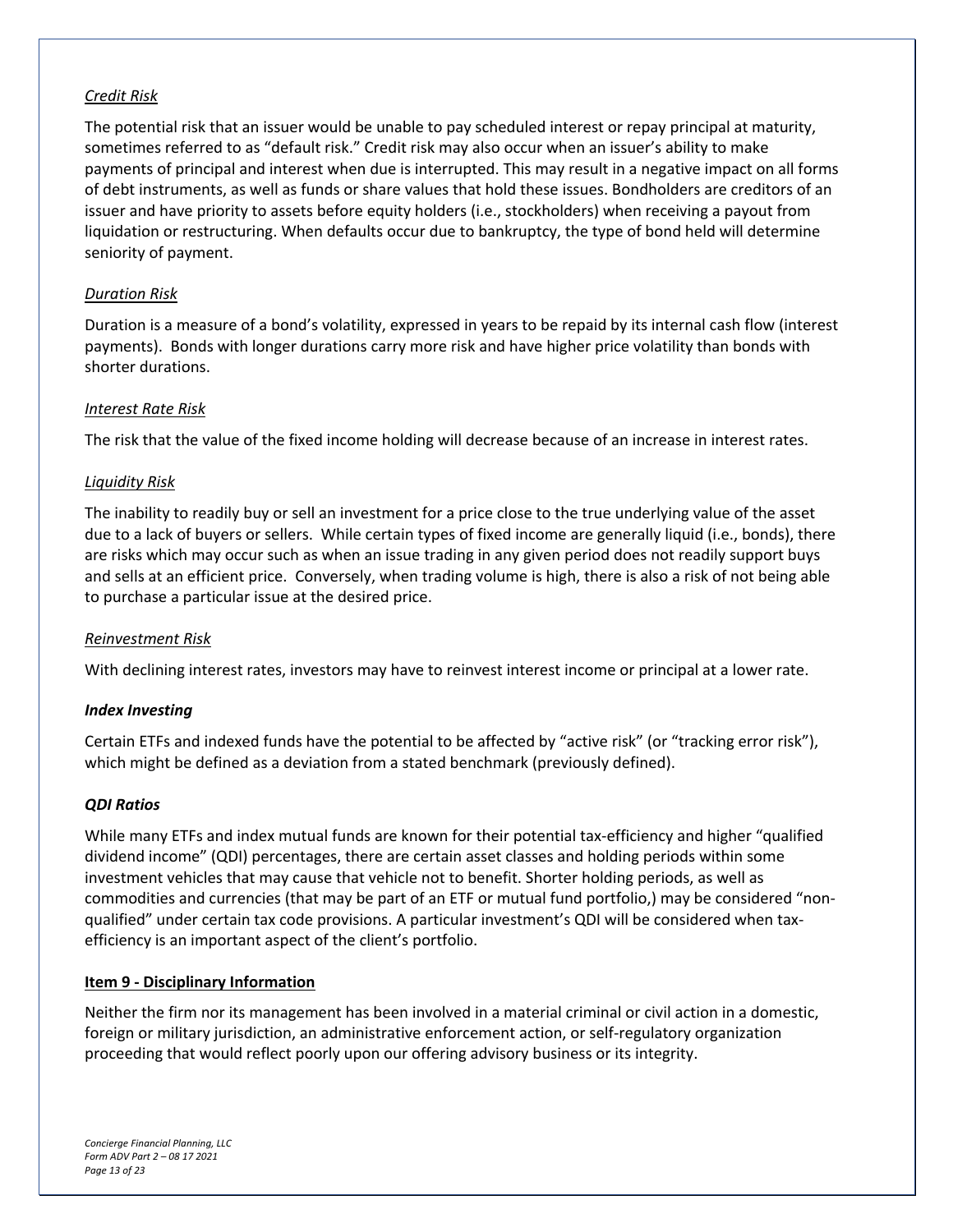#### **Item 10 - Other Financial Industry Activities and Affiliations**

Firm policies require associated persons to conduct business activities in a manner that avoids conflicts of interest between the firm and its clients, or that may be contrary to law. We will provide disclosure to each client prior to and throughout the term of an engagement regarding any conflicts of interest involving its business relationships that might reasonably compromise its impartiality or independence.

Concierge Financial Planning, LLC and its management are not registered nor have an application pending to register as a Financial Industry Regulatory Authority (FINRA) or National Futures Association (NFA) member firm or associated person, nor are we required to be registered with such industry entities. Neither our firm nor its management is or has a material relationship with any of the following types of entities:

- accounting firm or accountant
- another investment advisor, including financial planning firms, municipal advisors or third-party investment advisors
- bank, credit union or thrift institution, or their separately identifiable departments or divisions
- insurance company or insurance agency
- lawyer or law firm
- pension consultant
- real estate broker or dealer
- sponsor or syndicator of limited partnerships
- trust company
- issuer of a security, to include investment company or other pooled investment vehicle (including a mutual fund, closed-end investment company, unit investment trust, private investment company or "hedge fund," and offshore fund)

Upon your request you may be provided a referral to various professionals, such as an accountant or attorney. While these referrals are based on the best information made available, the firm does not guarantee the quality or adequacy of the work provided by these referred professionals. There is not an agreement with these entities nor are referral fees received from these professionals for such informal referrals. Any fees charged by these other entities for their services are completely separate from fees charged by our firm.

#### **Item 11 - Code of Ethics, Participation or Interest in Client Transactions and Personal Trading**

Concierge Financial Planning, LLC holds itself to a *fiduciary standard*, which means the firm and its associates will act in the utmost good faith, performing in a manner believed to be in the best interest of its clients. Our firm believes that business methodologies, ethics rules, and adopted policies are designed to eliminate or at least minimize material conflicts of interest and to appropriately manage any material conflicts of interest that may remain. You should be aware that no set of rules can anticipate or relieve all material conflicts of interest. The firm will disclose to its advisory clients any material conflict of interest relating to the firm, its representatives, or any of its employees which could reasonably be expected to impair the rendering of unbiased and objective advice.

#### Code of Ethics Description

We have adopted a Code of Ethics that establishes policies for ethical conduct for our personnel. Our firm accepts the obligation not only to comply with all applicable laws and regulations but also to act in an ethical and professionally responsible manner in all professional services and activities. Our firm policies include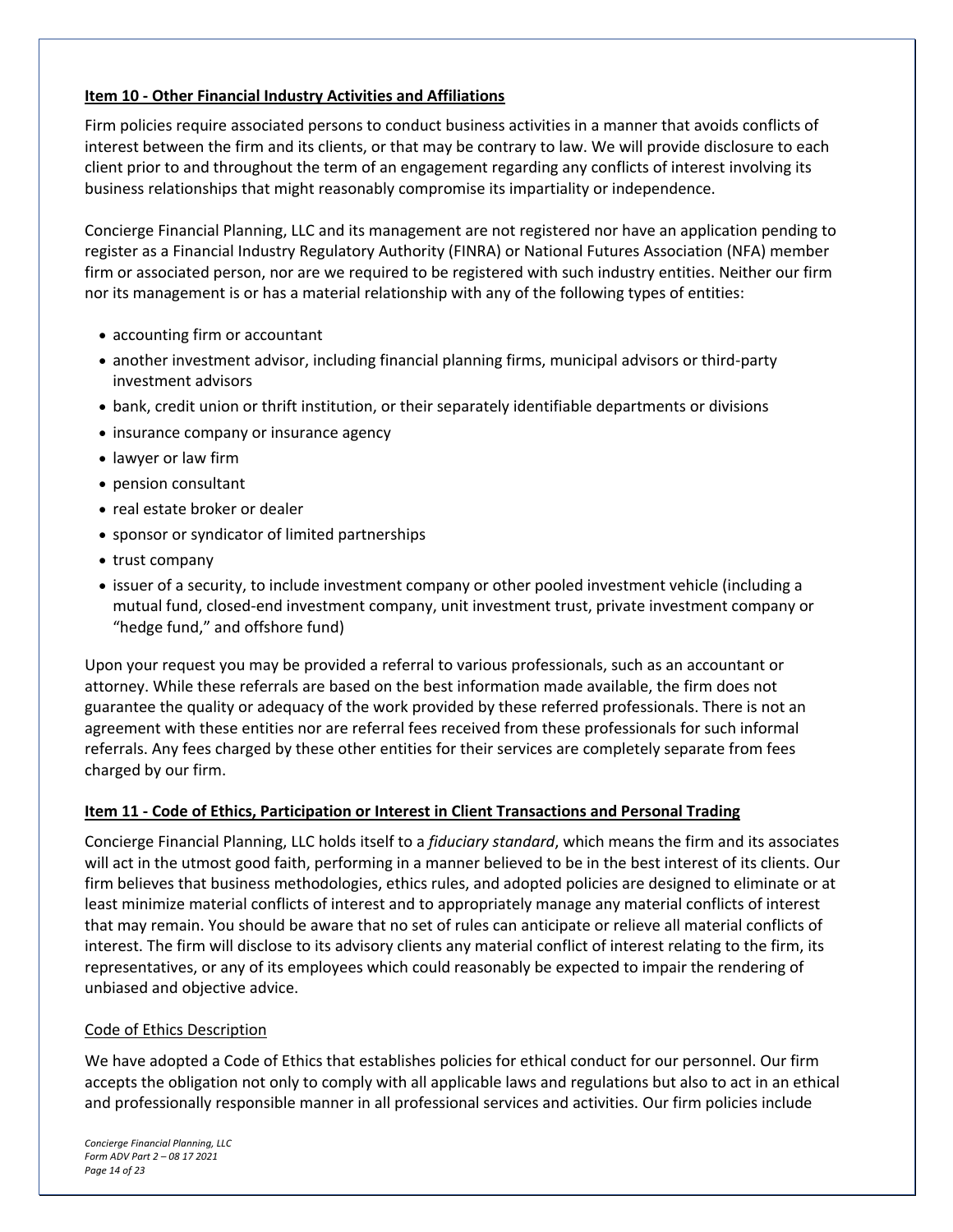prohibitions against insider trading, circulation of industry rumors, and certain political contributions, among others. We periodically review and amend our Code of Ethics to ensure that it remains current, and we require firm personnel to annually attest to their understanding of and adherence to the firm's Code of Ethics. A copy of the firm's Code of Ethics is made available to any client or prospective client upon request.

CERTIFIED FINANCIAL PLANNER™ Professionals, such as Ms. Minnium, adhere to the Certified Financial Planner Board of Standards, Inc. principles and standards which can be found at cfp.net.

#### *Statement regarding the firm's Privacy Policy*

We respect the privacy of all clients and prospective clients (collectively termed "customers"), both past and present. It is recognized that you have entrusted our firm with non-public personal information and it is important that both access persons and customers are aware of firm policy concerning what may be done with that information.

The firm collects personal information about customers from the following sources:

- Information customers provide to complete their financial plan or investment recommendation;
- Information customers provide in engagement agreements and other documents completed in connection with the opening and maintenance of an account;
- Information customers provide verbally; and
- Information received from service providers, such as custodians, about customers' transactions.

The firm does not disclose non-public personal information about our customers to anyone, except in the following circumstances:

- When required to provide services our customers have requested;
- When our customers have specifically authorized us to do so;
- When required during the course of a firm assessment (i.e., independent audit); or
- When permitted or required by law (i.e., periodic regulatory examination).

Within the firm, access to customer information is restricted to personnel that need to know that information. All access persons and service providers understand that everything handled in firm offices are confidential and they are instructed not to discuss customer information with someone else that may request information about an account unless they are specifically authorized in writing by the customer to do so. This includes, for example, providing information about a spouse's IRA or to adult children about parents' accounts, etc.

To ensure security and confidentiality, the firm maintains physical, electronic, and procedural safeguards to protect the privacy of customer information.

Our firm will provide its customers with its privacy policy on an annual basis and at any time, in advance, if firm privacy policies are expected to change.

#### Investment Recommendations Involving a Material Financial Interest and Conflicts of Interest

Neither the firm nor an associate is authorized to recommend to a client, or effect a transaction for a client, involving any security in which the firm or a "related person" (e.g., associate, an immediate family member, etc.) has a material financial interest, such as in the capacity as a board member, underwriter or advisor to an issuer of securities, etc.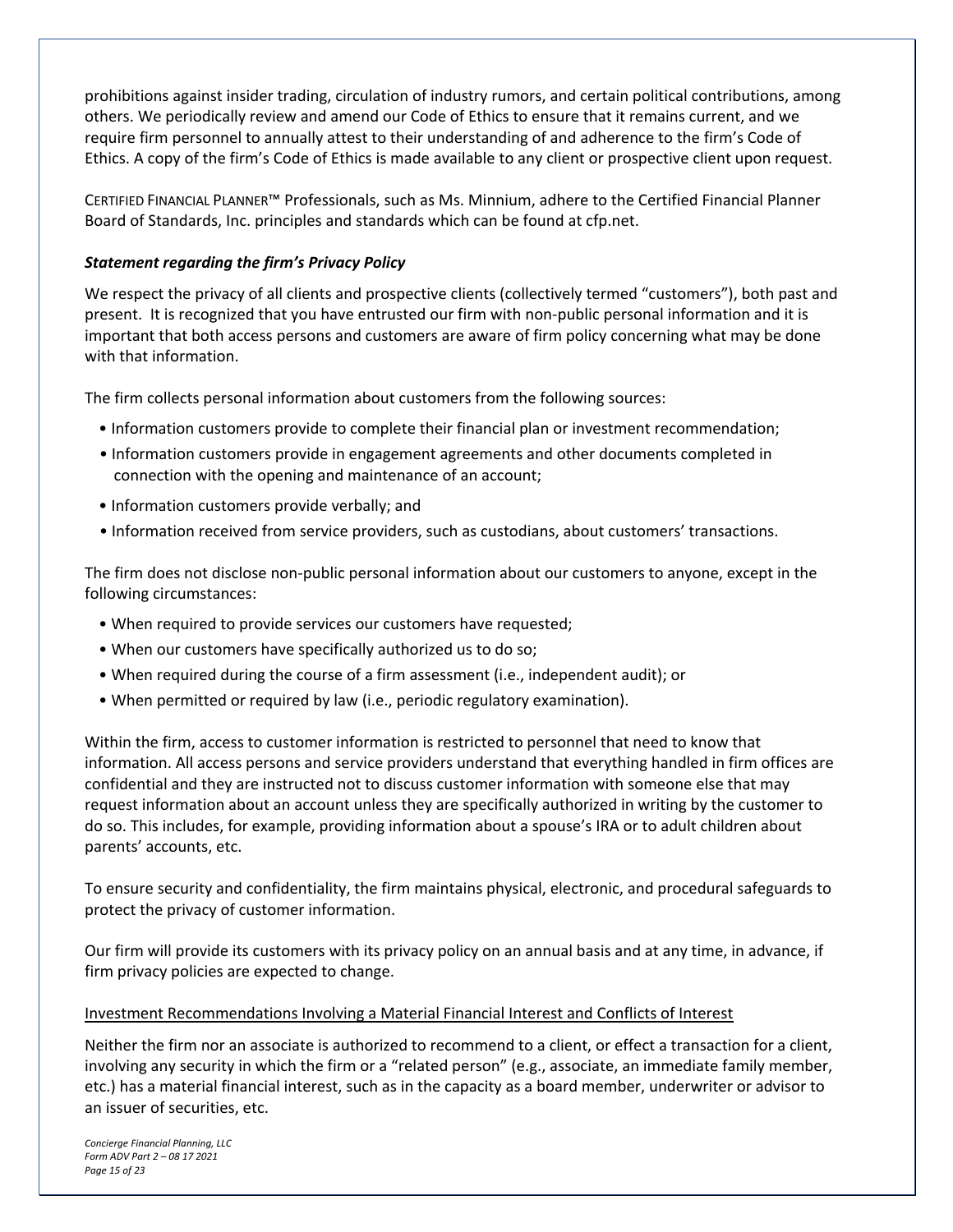An associate is prohibited from borrowing from or lending to a client unless the client is an approved financial institution.

The firm remains focused on ensuring that its offerings are based upon the needs of its clients, not the fees received for such services. We want to note that you are under no obligation to act on a recommendation from our firm and, if you elect to do so, you are under no obligation to complete them through a service provider whom we may recommend.

#### Firm/Personnel Purchases of Same Securities Recommended to Clients and Conflicts of Interest

We do not trade for our own account (e.g., proprietary trading). The firm's related persons may buy or sell securities that are the same as, similar to, or different from, those recommended to clients for their accounts, and this poses a conflict of interest. We mitigate this conflict by ensuring that we have policies and procedures in place to ensure that the firm or a related person will not receive preferential treatment over a client. The firm also does not effect trades for clients or manage client portfolios; the fact that clients are responsible for all their own trading also helps to mitigate this conflict.

To reduce or eliminate certain conflicts of interest involving personal trading (i.e., trading ahead of client recommendation, etc.), firm policy may require that we periodically restrict or prohibit related parties' transactions. Any exceptions must be approved in writing by our Chief Compliance Officer, and personal trading accounts are reviewed on a quarterly or more frequent basis. Please refer to Item 6 of the accompanying Form ADV Part 2B for further details.

#### **Item 12 - Brokerage Practices**

#### Factors Used to Select Broker/Dealers for Client Transactions

Concierge Financial Planning, LLC will not have physical or constructive custody of your assets. Client investment accounts will be maintained by a qualified custodian (generally a broker/dealer, bank or trust company) of the client's choosing. Our firm is not a custodian nor is there an affiliate that is a custodian.

We generally recommend that you continue to use the service provider where your assets are currently maintained. Should you prefer a new service provider, a recommendation of another service provider would be based on your needs, overall cost, and ease of use. Our firm prohibits non-cash compensation (sometimes termed "soft dollars"), and we will not "pay up" to receive additional services from a service provider. All compensation paid to the firm is paid directly by the client; therefore, the firm does not receive any additional compensation when its clients engage a recommended custodian or any other service provider.

#### Best Execution

In light of the nature of our firm's advisory services and the fact that we do not trade in client accounts, it is believed "best execution" review obligations with regard to client transactions are not required under current industry guidelines.

#### Directed Brokerage

Our firm does not require or engage in directed brokerage involving client accounts. Clients are free to use any particular service provider to execute their transactions and they are responsible for negotiating any terms or arrangements for their account. Our firm will not be obligated to conduct due diligence of the client's selected service provider, seek better execution services or prices from any provider, or aggregate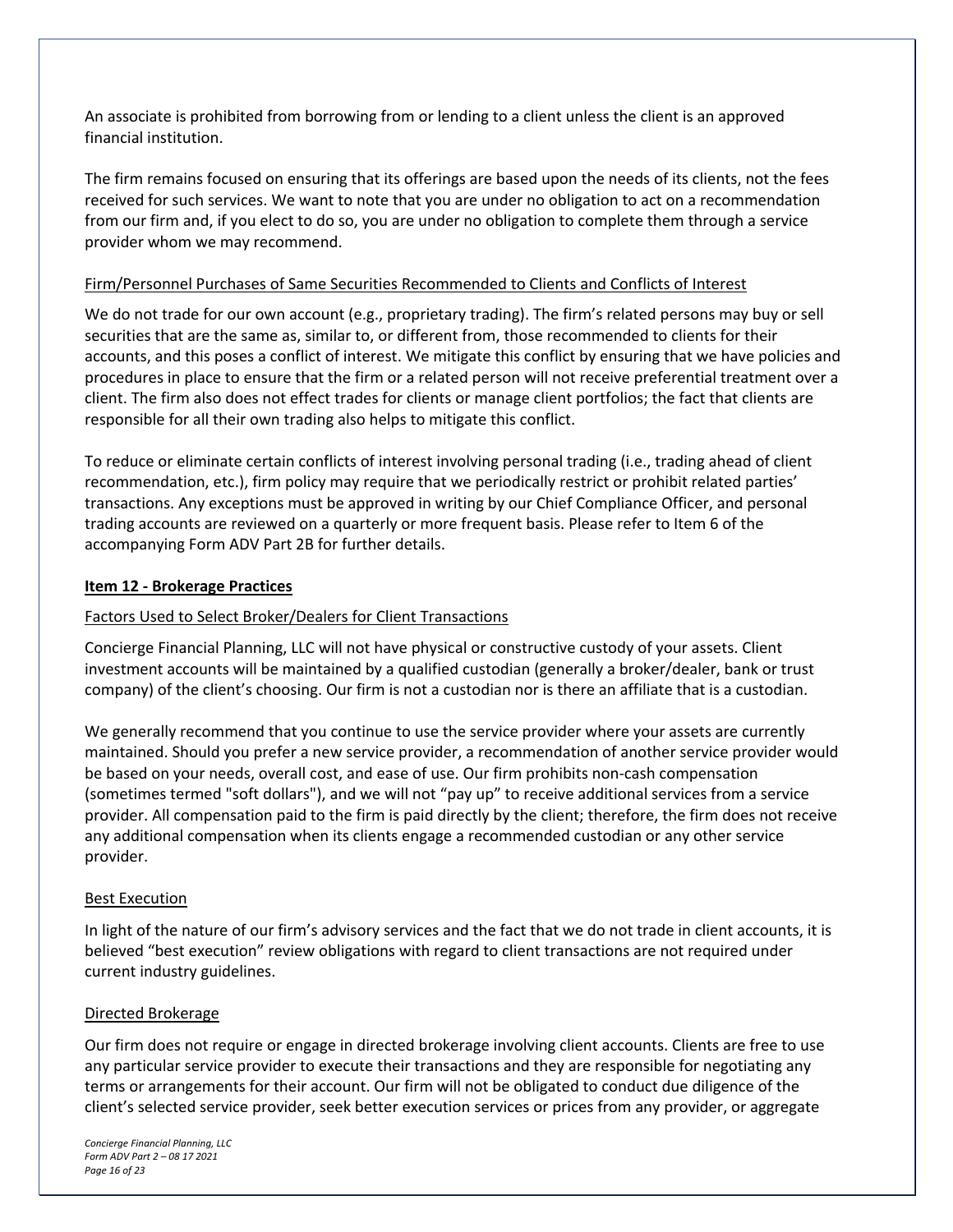client transactions for trade execution. Since your transactions are completed at a service provider of your choice, you may potentially pay more for your transaction or experience wider price spreads.

#### Aggregating Securities Transactions

Our firm does not engage in portfolio management, nor do we execute trades on behalf of clients. Therefore, aggregating ("batching") trades on behalf of client accounts will not be conducted. Since client transactions are completed independently at a service provider of the client's choice, the client may potentially pay more for a transaction or experience wider price spreads than they would in a managed account in which trades have been aggregated.

#### **Item 13 - Review of Accounts**

#### Schedule for Periodic Review

Periodic client reviews are recommended, and we believe they should occur at least on an annual basis whenever practical. The firm's engagements are not ongoing; clients must initiate any future reviews. Meetings will be conducted by Ms. Minnium and normally involves an analysis and possible revision of your previous financial plan or investment allocation. A copy of revised plans or asset allocation reports will be provided to you upon request. Reviews are conducted under a new or amended agreement and fees will be assessed at the published rate at the time of the review.

#### Reviews on Non-Periodic Basis

You should contact the firm for additional reviews when you anticipate or have experienced changes in your financial situation (i.e., changes in employment, an inheritance, etc.), or if you prefer to modify investment account requirements. Non-periodic reviews are conducted by Ms. Minnium, and a copy of revised plans or asset allocation reports will be provided upon request.

#### Content of Client Provided Reports and Frequency

If you have opened and/or maintained an investment account, you will receive account statements and trade confirmations sent directly from mutual fund companies, transfer agents, custodians or brokerage companies where your investments are held. We urge you to carefully review these account statements for accuracy and clarity, and to ask questions when something is not clear. You are urged to carefully review and compare your account statements that you have received directly from your custodian of record with any report that you may receive from our firm that contains account performance information.

#### **Item 14 - Client Referrals and Other Compensation**

We do not engage in investment advisor solicitation activities. If we receive or offer an introduction to a client, we do not pay or earn referral fee, nor are there established *quid pro quo* arrangements. Each client retains the option to accept or deny such referral or subsequent services.

An associate of the firm may hold individual membership or serve on boards or committees of professional industry associations. Generally, participation in any of these entities require membership fees to be paid, adherence to ethical guidelines, as well as in meeting experiential and educational requirements. A benefit these entities may provide to the investing public is the availability of online search tools that allow interested parties (prospective clients) to search for individual participants within a selected state or region. These passive websites may provide means for interested persons to contact a participant via electronic mail, telephone number, or other contact information, in order to interview the participating member. The public may also choose to telephone association staff to inquire about an individual within their area, and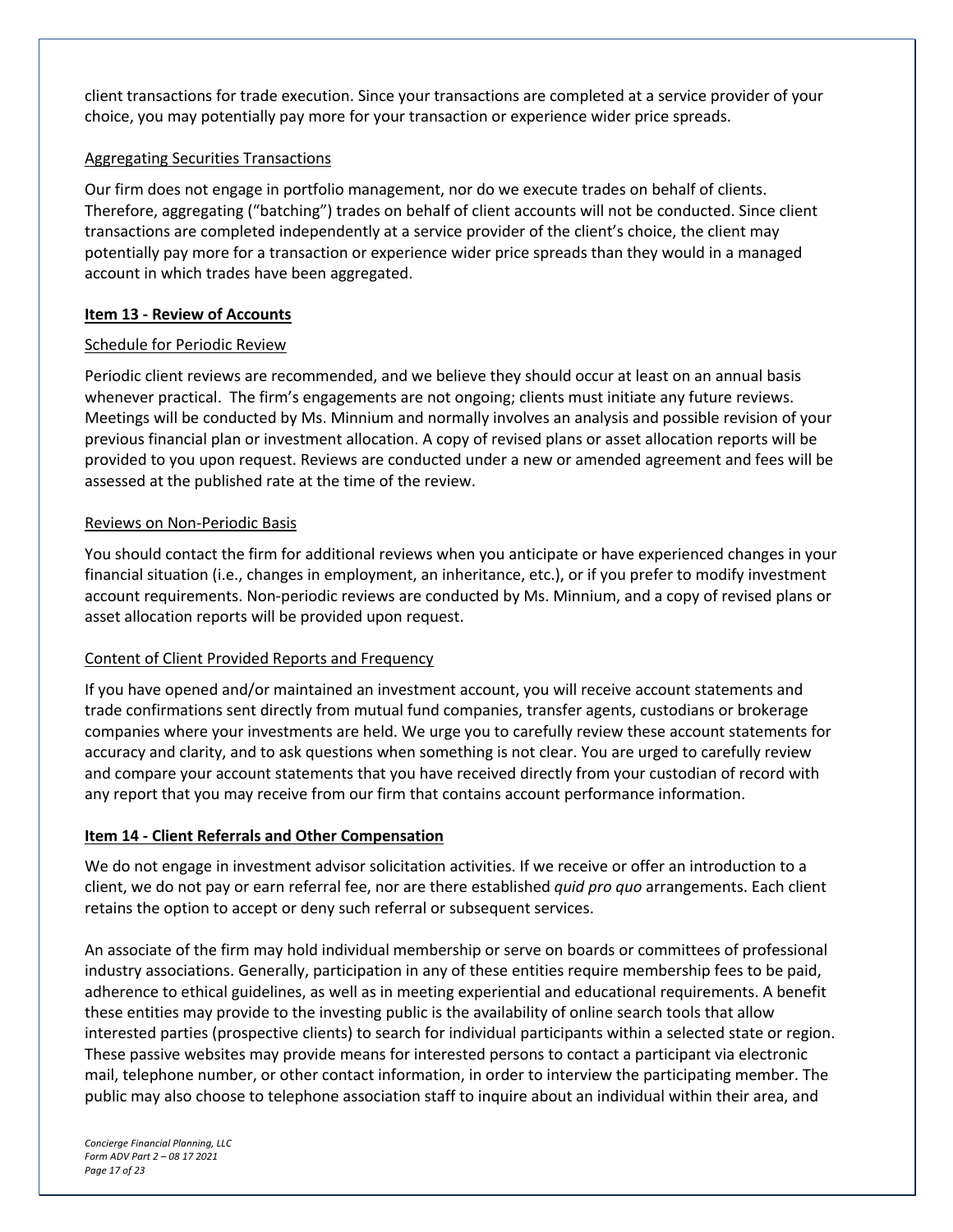would receive the same or similar information. A portion of these participant's membership fees may be used so that their name will be listed in some or all of these entities' websites (or other listings).

Prospective clients locating our advisory firm or an associate via these methods are not actively marketed by the noted associations. Clients who find our firm in this way do not pay more for their services than clients referred in any other fashion. The firm does not pay these entities for prospective client referrals, nor is there a fee-sharing arrangement reflective of a solicitor engagement.

#### **Item 15 – Custody**

Your assets will be maintained by an unaffiliated, qualified custodian of your choosing, such as a bank, broker/dealer, mutual fund companies or transfer agent. Your assets are not physically maintained by our advisory firm nor by any associate of the firm. In keeping with this policy involving client funds or securities, we:

- Restrict the firm or an associate from serving as trustee or having general power of attorney over a client account;
- Prohibit an associate from having authority to directly withdraw securities or cash assets from a client account;
- Do not accept or forward client securities (i.e., stock certificates) erroneously delivered to the firm;
- Will not collect advance fees of \$500 or more for services that are to be performed six months or more into the future;
- Will not authorize an associate to have knowledge of a client's account access information (i.e., online 401(k), brokerage or bank accounts) if such access might result in physical control over client assets.

You will be provided with transaction confirmations and summary account statements sent directly to you from your custodian of record. Typically, these statements are provided on at least a quarterly basis or as transactions occur within your account. You are urged to carefully review your account statements that you have received directly from your custodian. Our firm does not create an account statement for you or serve as the sole recipient of your account statements.

If you receive a report from our advisory firm that includes investment performance information, you are urged to compare your account statements that you have received directly from your custodian of record with any performance-related report from our firm.

#### **Item 16 - Investment Discretion**

Our firm does not execute trades for clients on either a discretionary or non-discretionary basis. Clients are solely responsible for execution of all trades and implementing those recommendations the client chooses to accept.

#### **Item 17 - Voting Client Securities**

You may periodically receive proxies or other similar solicitations sent directly from your selected custodian or transfer agent. Should we receive a duplicate copy, note that we do not forward these or any correspondence relating to the voting of your securities, class action litigation, or other corporate actions.

Our firm does not vote proxies on your behalf, including accounts that we have discretionary authority. We do not offer guidance on how to vote proxies, nor will not offer guidance involving any claim or potential claim in any bankruptcy proceeding, class action securities litigation or other litigation or proceeding relating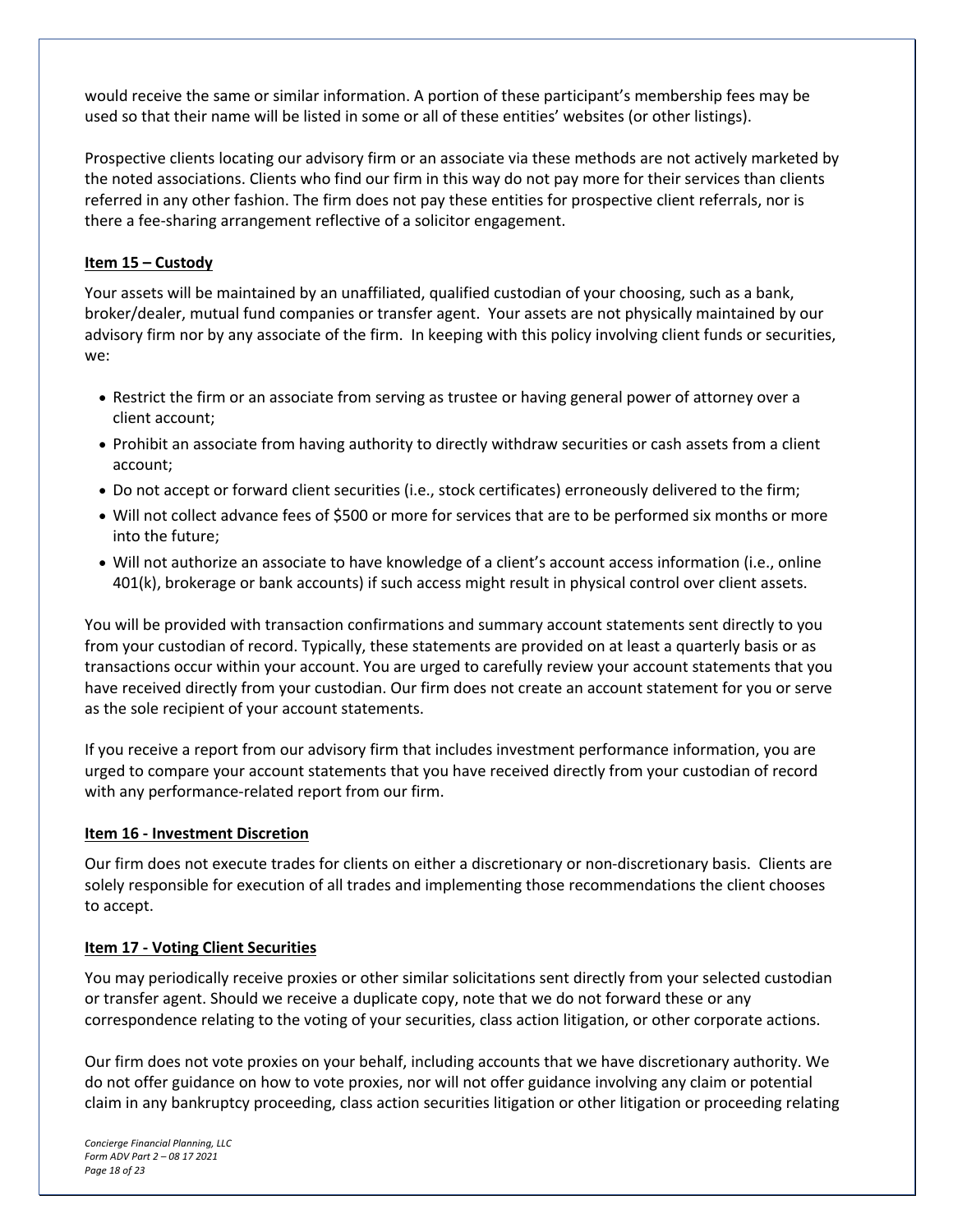to securities held at any time in a client account, including, without limitation, to file proofs of claim or other documents related to such proceeding, or to investigate, initiate, supervise or monitor class action or other litigation involving client assets. We will answer limited questions with respect to what a proxy voting request or other corporate matter may be and how to reach the issuer or their legal representative.

You will maintain exclusive responsibility for directing the manner in which proxies solicited by issuers of securities that are beneficially owned by you shall be voted, as well as making all other elections relative to mergers, acquisitions, tender offers or other legal matters or events pertaining to your holdings. You should consider contacting the issuer or your legal counsel involving specific questions you may have with respect to a particular proxy solicitation or corporate action.

#### **Item 18 - Financial Information**

Our advisory firm will not take physical custody of your assets, nor do we have the type of account authority to have such control.

Engagements with our firm do not require that we collect fees from you of \$500 or more for our advisory services that we have agreed to perform six months or more into the future.

Neither our firm nor its principal serves as general partner for a partnership or trustee for a trust in which the firm's advisory clients are either partners of the partnership or beneficiaries of the trust.

The firm participated in the federally sponsored Paycheck Protection Program which provides loans to small businesses to allow them to continue to pay employees during the economic downturn resulting from the COVID-19 global pandemic. This loan did not cause the firm to have negative net worth. In December 2020 the firm was notified of loan forgiveness and promptly repaid the remaining balance. The firm no longer has any loans outstanding.

Neither the firm nor its principal has a financial condition likely to impair its ability to meet commitments to clients, nor has the firm and its management been the subject of a bankruptcy petition.

Due to the nature of our firm's advisory services and operational practices, an audited balance sheet is not required nor included in this brochure.

#### **Item 19 - Requirements for State-Registered Advisers**

For further information involving Ann Minnium's business activities as well as material conflicts of interest, please refer to areas previously disclosed in Items 6 and 9 through 11, as well as the accompanying Form ADV Part 2B brochure supplement that immediately follows this page. Per Item 10 of this brochure, neither the firm nor its principal has a material relationship with the issuer of a security.

#### *Business Continuity Plan*

Our firm maintains a business continuity and succession contingency plan that is integrated within the organization to ensure it appropriately responds to events that pose a significant disruption to its operations. A statement concerning the current plan is available under separate cover.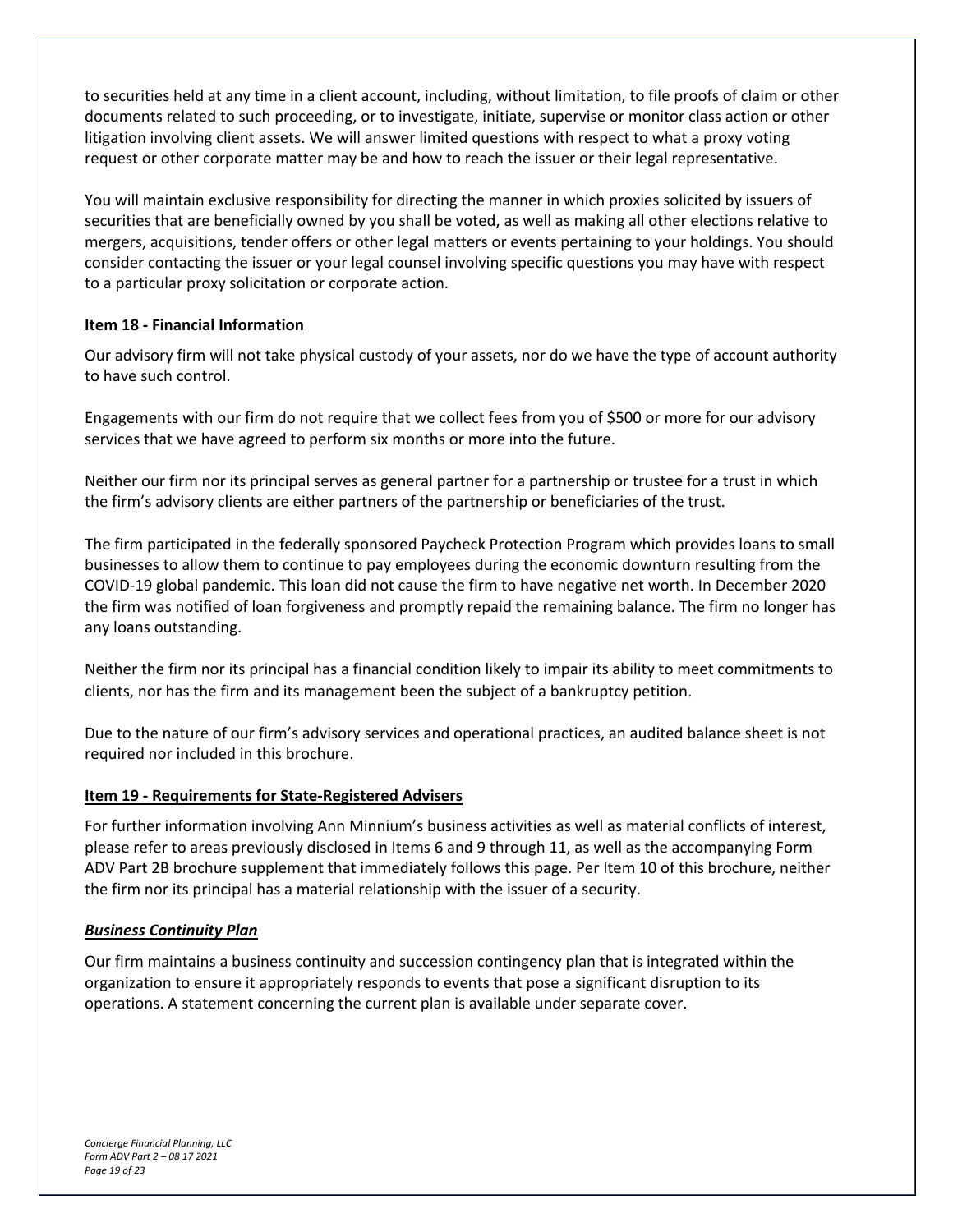

## **Concierge Financial Planning, LLC**

114 N Rumson Avenue Margate City, NJ 08402 (908) 543-4036 www.conciergefp.com

# Ann Minnium, CFP®, RICP®

Managing Member Chief Compliance Officer Investment Advisor Representative

> Form ADV Part 2B Brochure Supplement May 20, 2021

**This brochure provides information about Ann Minnium that supplements the Concierge Financial Planning, LLC Form ADV Part 2A firm brochure. You should have received a copy of that brochure. Please contact Ms. Minnium at (908) 543-4036 if you did not receive the full brochure or if you have any questions about the contents of this supplement. Additional information about Ann Minnium is available on the Securities and Exchange Commission's (SEC) website at www.adviserinfo.sec.gov.**

*Concierge Financial Planning, LLC Form ADV Part 2 – 08 17 2021 Page 20 of 23*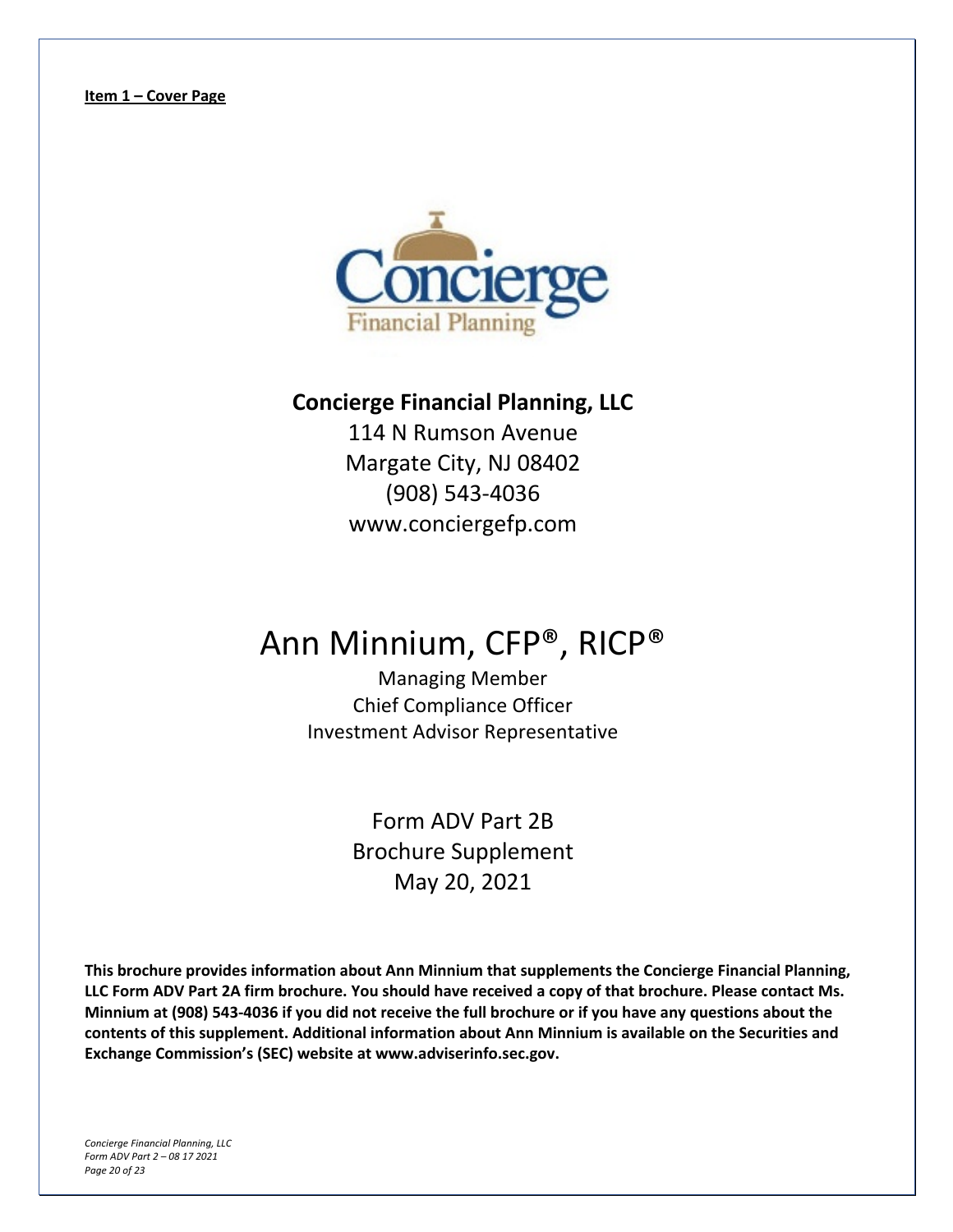#### **Item 2 – Educational Background and Business Experience**

Regulatory guidance requires the firm to disclose relevant post-secondary education and professional training for each principal executive and associate of the firm, as well as their business experience for at least the most recent five years.

#### Principal Executive Officers and Management Persons

*Managing Member/Chief Compliance Officer/Investment Advisor Representative*

**Ann L. Minnium**

Year of Birth: 1965

CRD Number: 1526631

#### Educational Background

Certificate in Financial Planning Fairleigh Dickinson University; Madison, NJ

Morgan Finance Program JP Morgan; New York, NY

Bachelor of Arts in History Williams College; Williamstown, MA

Retirement Income Certified Professional® (RICP®) Professional Designation3

Certified Financial Planner® Professional (CFP®) Professional Designation2

Securities Registration – NASAA Series  $65<sup>1</sup>$ 

Business Experience

Concierge Financial Planning, LLC; Margate City, NJ (2009-Present) Managing Member, Chief Compliance Officer, Investment Advisor Representative

Athena Investment Club, Scotch Plains, NJ (2009-2020) General Partner and Treasurer

AARP, Somerset County, NJ; (2009-2011) Money Management Volunteer

#### **Item 3 – Disciplinary Information**

Registered investment advisors are required to disclose certain material facts about its associated personnel regarding any legal or disciplinary events, including criminal or civil action in a domestic, foreign or military court, or any proceeding before a state, federal or foreign regulatory agency, self-regulatory organization, or suspension or sanction by a professional association for violation of its conduct rules, that would be material to the evaluation of each officer or a supervised person providing investment advice. Ms. Minnium has not been the subject of any such event.

*Concierge Financial Planning, LLC Form ADV Part 2 – 08 17 2021 Page 21 of 23*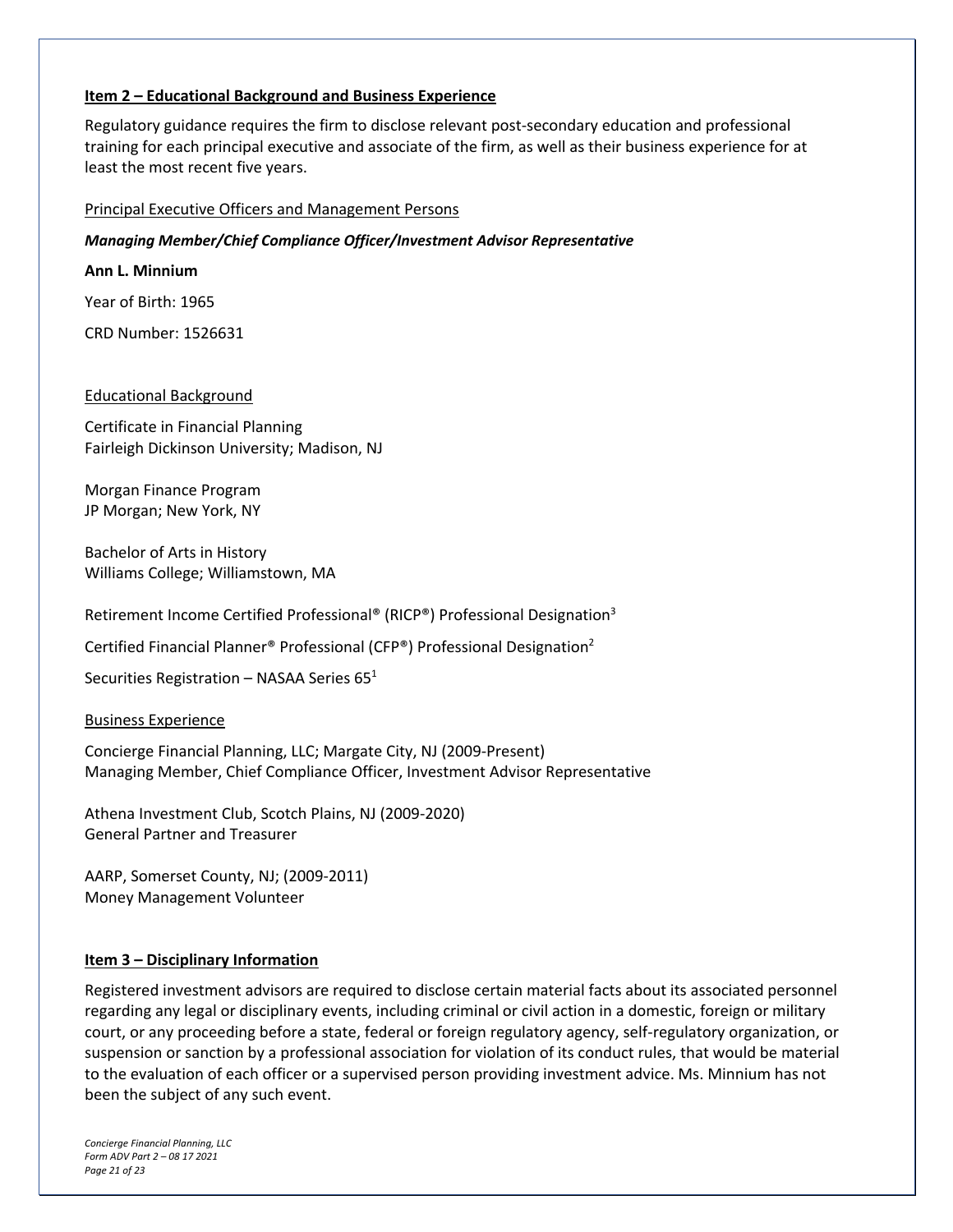#### **Item 4 – Other Business Activities**

Principal executives, managers, and investment advisor representatives are required to disclose outside business activities that account for a significant portion of their time or income, or that may present a conflict of interest with their advisory activities.

Neither Ms. Minnium nor the firm has a material relationship with the issuer of a security. She is not registered, nor has an application pending to register, as a registered representative of a broker/dealer or associated person of a futures commission merchant, commodity pool operator, or commodity trading advisor. She does not receive commissions, bonuses or other compensation based on the sale of securities, including that as a registered representative of a broker/dealer or the distribution or service ("trail") fees from the sale of mutual funds. She currently has no reportable outside business activities.

#### **Item 5 – Additional Compensation**

Neither our advisory firm nor Ms. Minnium is compensated for advisory services involving performancebased fees. In addition, firm policy does not allow associated persons to accept or receive additional economic benefit, such as sales awards or other prizes, for providing advisory services to firm clients.

#### **Item 6 – Supervision**

Ms. Minnium serves as the firm's Chief Compliance Officer. Because supervising one's self poses a conflict of interest, the firm has adopted policies and procedures to mitigate this conflict, and may use the services of unaffiliated professionals acting in non-supervisory capacities to ensure the firm's oversight obligations are met. Questions relative to the firm, its services or this Form ADV Part 2B may be made to the attention of Ms. Minnium at (908) 543-4036.

Additional information about the firm, other advisory firms, or an associated investment advisor representative is available on the Internet at www.adviserinfo.sec.gov. A search of this site for firms may be accomplished by firm name or a unique firm identifier, known as an IARD or CRD number. The IARD number for Concierge Financial Planning, LLC is 151258. The CRD number for Ann Minnium is 1526631.

The business and disciplinary history, if any, of an investment advisory firm and its representatives may also be obtained by calling the New Jersey Bureau of Securities at (973) 504-3600.

#### **Item 7 - Requirements for State-Registered Advisers**

There have been neither awards nor sanctions or other matter where Ms. Minnium or Concierge Financial Planning, LLC has been found liable in an arbitration, self-regulatory or administrative proceeding. Neither Ms. Minnium nor the firm has been the subject of a bankruptcy petition.

#### **Professional Designations and Securities Industry Registrations**

**1** Financial Industry Regulatory Authority (FINRA) and North American Securities Administrators Association (NASAA) registrations including the Series 65 are "criterion based;" candidates who pass the registration examination are considered to have met the minimum competency level required to act as an investment adviser representative. The completion of an industry examination does not constitute or imply a person is "approved" or "endorsed" by a state or federal regulatory body.